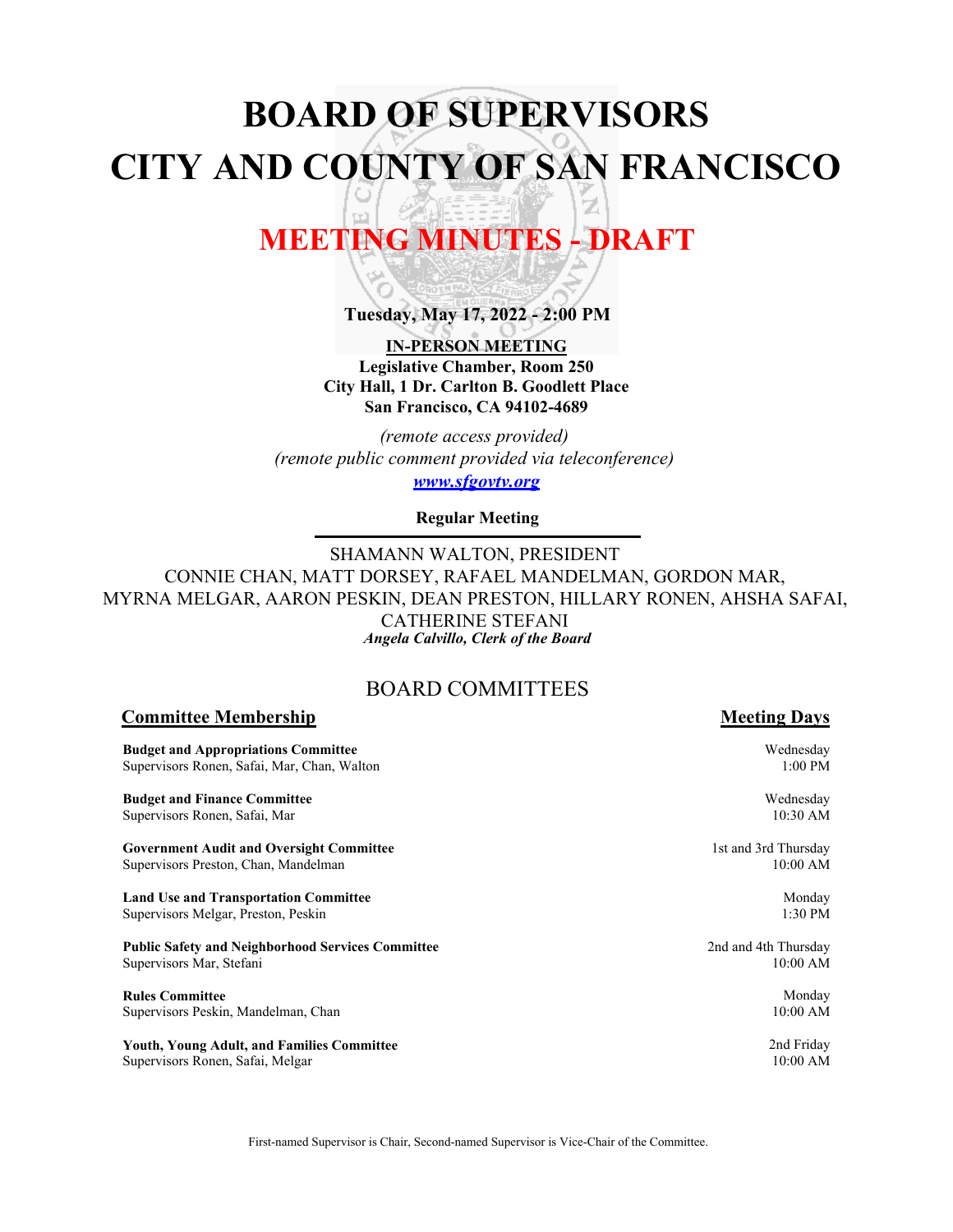**Members Present:** Connie Chan, Matt Dorsey, Gordon Mar, Myrna Melgar, Aaron Peskin, Dean Preston, Hillary Ronen, Ahsha Safai, Catherine Stefani, and Shamann Walton

*The Board of Supervisors of the City and County of San Francisco met in regular session, in-person with remote access and public comment also available via telephone, on Tuesday, May 17, 2022, with President Shamann Walton presiding.* 

*President Walton called the meeting to order at 2:02 p.m.*

## **Remote Access to Information and Participation**

*The Board of Supervisors and its committees convene hybrid meetings that allow in-person attendance, remote access, and public comment via teleconference. Visit the SFGovTV website [\(www.sfgovtv.org\)](www.sfgovtv.org) to stream the live meetings and watch meetings on demand or watch live meetings on San Francisco Cable Channels 26, 78 or 99 (depending on your provider). Members of the public may provide public comment in-person or remotely via teleconference (detailed instructions available at: [https://sfbos.org/remote-meeting-call\).](https://sfbos.org/remote-meeting-call)* 

*Members of the public may submit their comments by email to: [bos@sfgov.org; a](mailto:bos@sfgov.org)ll comments*  received will be made a part of the official record. Board of Supervisors Regular Meetings begin at *2:00 p.m. on Tuesdays. Committee agendas and their associated documents are available at [https://sfbos.org/meetings/42.](https://sfbos.org/meetings/42)*

*Please visit the Board's website [\(www.sfbos.org\) r](www.sfbos.org)egularly to be updated on the current situation as it affects the legislative process. For more information contact the Office of the Clerk of the Board at (415) 554-5184 or [bos@sfgov.org.](mailto:bos@sfgov.org)*

# **ROLL CALL AND PLEDGE OF ALLEGIANCE**

*On the call of the roll, Supervisors Chan, Dorsey, Mar, Melgar, Peskin, Preston, Ronen, Safai, Stefani, and Walton were noted present.* 

*Supervisor Mandelman was noted not present.*

*A quorum of the Board was present.*

*President Walton presented the ancestral homeland acknowledgement of the Ramaytush Ohlone, who are the original inhabitants of the San Francisco Peninsula, pursuant to Board Rule 4.7.1.*

## **Supervisor Mandelman Excused from Attendance**

**Supervisor Stefani, seconded by Supervisor Preston, moved that Supervisor Mandelman be excused from attending today's meeting. The motion carried by the following vote:**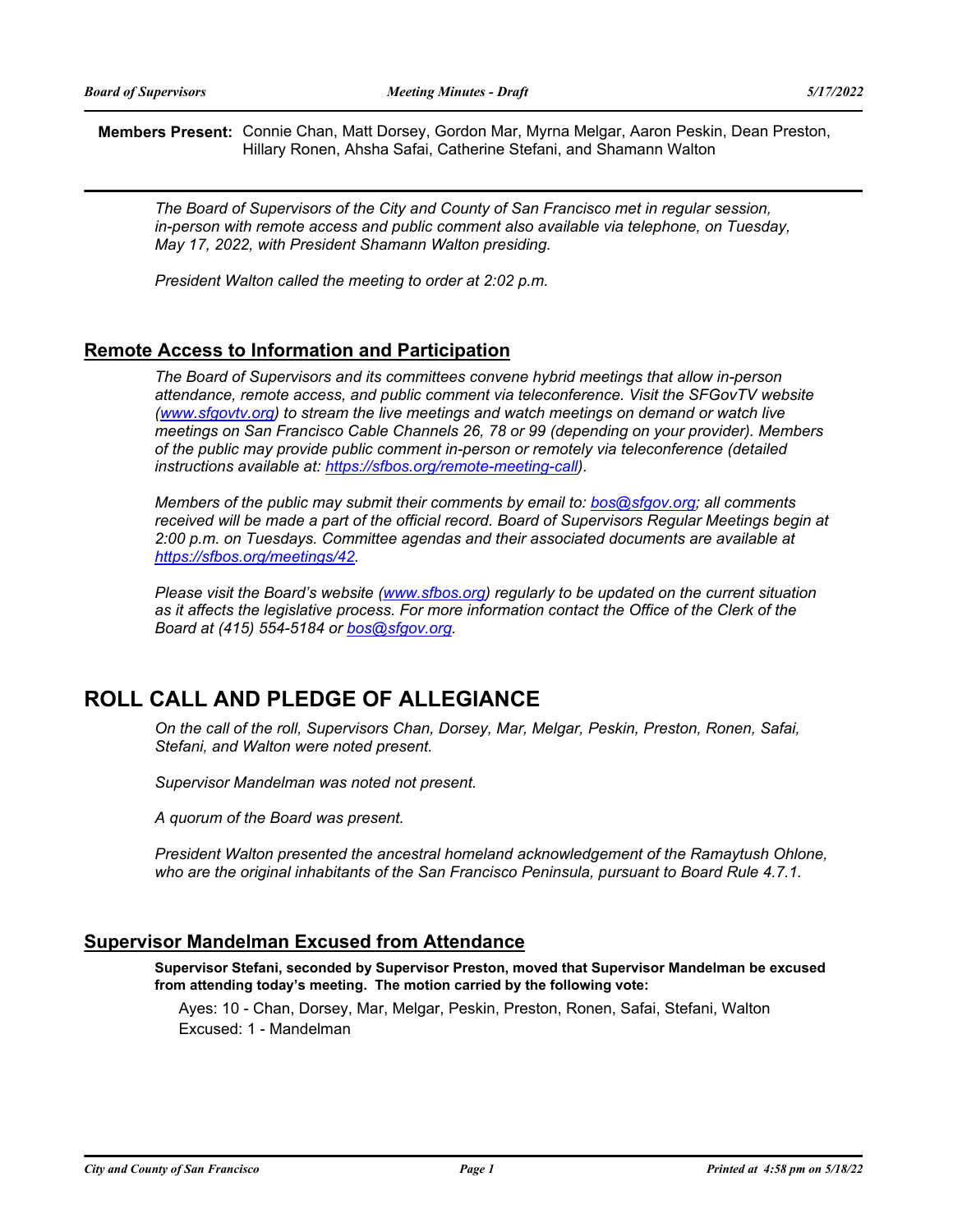# **COMMUNICATIONS**

*Angela Calvillo, Clerk of the Board, instructed members of the public, when general public comment is called, to contribute live comments for up to two minutes in-person or by dialing the provided telephone number. In-person public comment will be taken before remote public comment is called. Those who are providing public comment remotely must dial \* 3 to be added to the remote queue to speak. Written comments may be submitted through email [\(bos@sfgov.org\)](mailto:bos@sfgov.org)* or *the U.S. Postal Service at City Hall, 1 Dr. Carlton B. Goodlett Place, Room 244, San Francisco, CA 94102.*

# **APPROVAL OF MEETING MINUTES**

*President Walton inquired whether any Member of the Board had any corrections to the April 12, 2022, Board Meeting Minutes, as presented. There were no corrections requested from any Member of the Board.*

**Supervisor Peskin, seconded by Supervisor Dorsey, moved to approve the April 12, 2022, Board Meeting Minutes, as presented. The motion carried by the following vote, following general public comment:**

Ayes: 10 - Chan, Dorsey, Mar, Melgar, Peskin, Preston, Ronen, Safai, Stefani, Walton Excused: 1 - Mandelman

# **AGENDA CHANGES**

*There were no agenda changes.*

# **REGULAR AGENDA**

# **UNFINISHED BUSINESS**

## **Recommendation of the Budget and Finance Committee**

## **[Administrative Code - Short-Term Contract Extensions and Amendments to [220392](http://sfgov.legistar.com/gateway.aspx?m=l&id=38584) Modify Scope and Compensation]**

#### **Sponsors: Mayor; Mandelman, Melgar, Ronen, Safai and Mar**

Ordinance amending the Administrative Code to authorize short-term extensions for construction contracts, goods and services contracts, and grants to mitigate staffing shortages, and to authorize amendments to modify scope and compensation for goods and services contracts to mitigate supply shortages.

#### **FINALLY PASSED by the following vote:**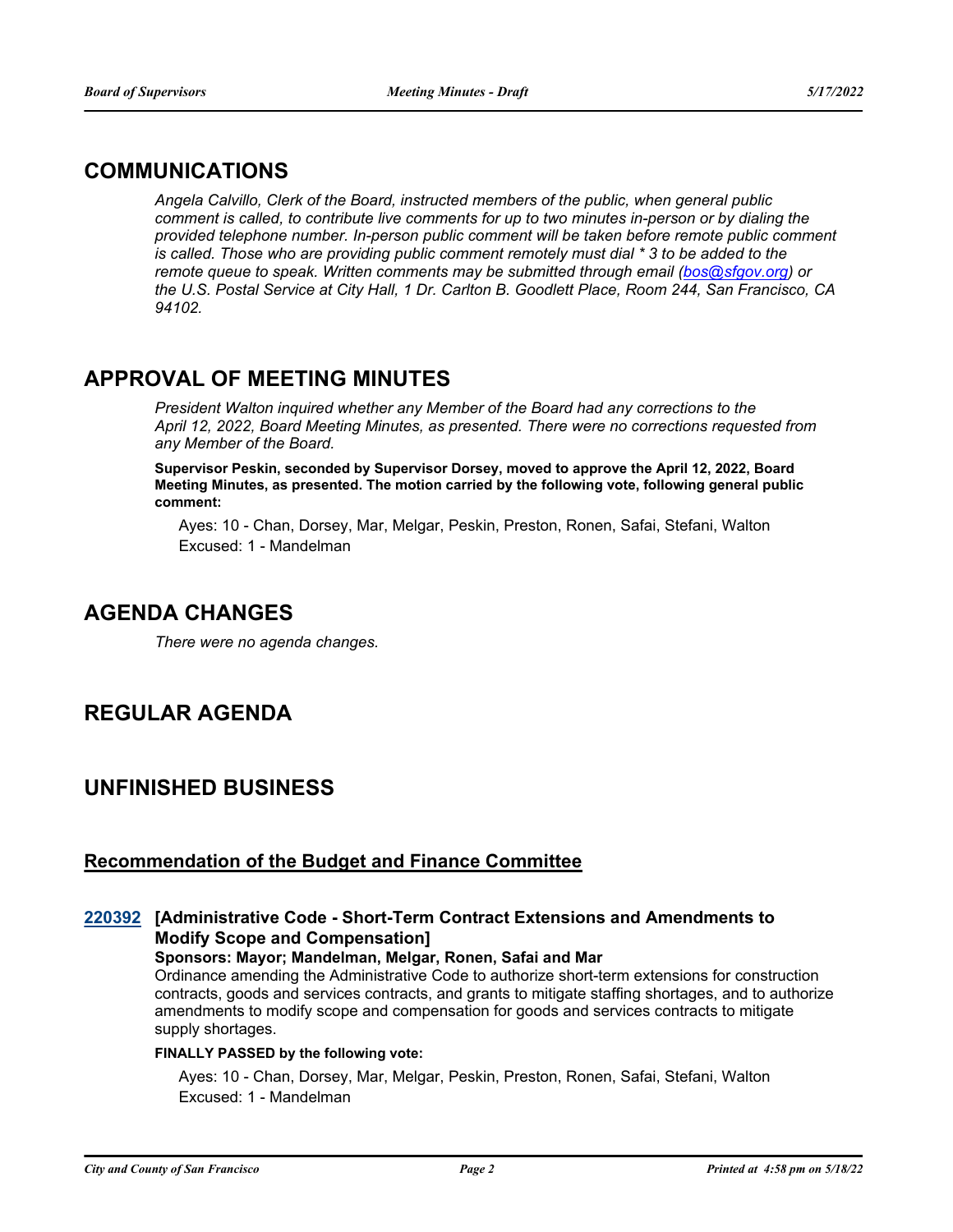# **NEW BUSINESS**

## **Recommendations of the Budget and Finance Committee**

## **[Accept and Expend Grant - Retroactive - State of California - Board of State and [220186](http://sfgov.legistar.com/gateway.aspx?m=l&id=38381) Community Corrections - County Resentencing Pilot Program - Amendment to the Annual Salary Ordinance - FYs 2021-2022 and 2022-2023 - \$1,350,000]**

Ordinance retroactively authorizing the Office of the District Attorney to accept and expend a grant in the amount of \$1,350,000 from the State of California Board of State and Community Corrections to fund the County Resentencing Pilot Program; and amending Ordinance No. 109-21 (Annual Salary Ordinance File No. 210644 for Fiscal Years (FYs) 2021-2022 and 2022-2023) to provide for the addition of one grant-funded position in Class 8177 Attorney-Civil/Criminal (FTE 1.0) and one grant-funded position in Class 8173 Legal Assistant (FTE 1.0) in the Office of the District Attorney for the period of September 1, 2021, through September 1, 2024. (District Attorney)

#### **PASSED ON FIRST READING by the following vote:**

Ayes: 10 - Chan, Dorsey, Mar, Melgar, Peskin, Preston, Ronen, Safai, Stefani, Walton Excused: 1 - Mandelman

## **[Accept and Expend Grant - Retroactive - Amend the Annual Salary Ordinance - [220198](http://sfgov.legistar.com/gateway.aspx?m=l&id=38393) United States Homeland Security - Targeted Violence and Terrorism Prevention Grant - \$1,060,924]**

#### **Sponsor: Mayor**

Ordinance retroactively authorizing the Department of Emergency Management, as fiscal agent for the Bay Area Urban Areas Security Initiative, to accept and expend an increase in Fiscal Year 2021 Targeted Violence and Terrorism Prevention grant funds in the amount of \$60,924 for a total amount of \$1,060,924 from the United States Department of Homeland Security for the period of October 1, 2021, through September 30, 2023; and amending Ordinance No. 096-21 (Annual Salary Ordinance, File No. 210642 for Fiscal Years 2021-2022 and 2022-2023) to provide for the addition of one (1) grant-funded position, in Class 0932 Manager IV. (Department of Emergency Management)

#### **PASSED ON FIRST READING by the following vote:**

Ayes: 10 - Chan, Dorsey, Mar, Melgar, Peskin, Preston, Ronen, Safai, Stefani, Walton Excused: 1 - Mandelman

## **[Appropriation and De-Appropriation - Public Health - Wellness Checks, Behavioral [220426](http://sfgov.legistar.com/gateway.aspx?m=l&id=38618) Health Outreach, and Case Management Services for People Experiencing Homelessness in District 5 - \$90,000 - FY2021-2022]**

## **Sponsor: Preston**

Ordinance de-appropriating \$90,000 previously appropriated to the Department of Public Health (DPH) for a drop-in center for people experiencing homelessness in the Haight and re-appropriating \$90,000 to DPH for wellness checks, behavioral health outreach, and case management services for people experiencing homelessness in District 5 in Fiscal Year (FY) 2021-2022.

#### **PASSED ON FIRST READING by the following vote:**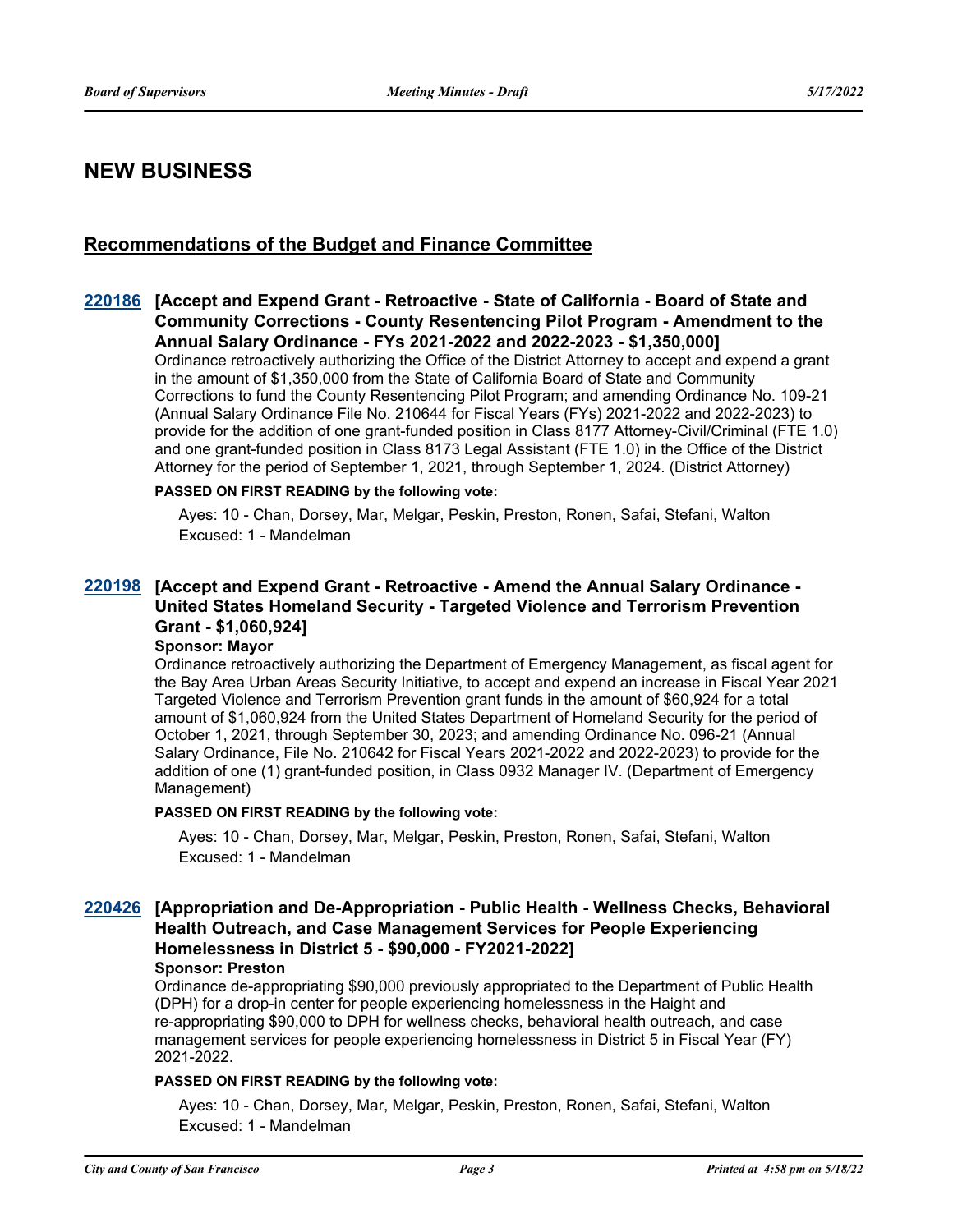*President Walton requested File Nos. 220059, 220060, and 220061 be called together.*

## **[Grant Amendments - Retroactive - Young Community Developers - Black to the [220059](http://sfgov.legistar.com/gateway.aspx?m=l&id=38254) Future - Not to Exceed \$12,500,000]**

Resolution retroactively approving the first amendment and approving a second amendment for Contract No. 1000014465 for the Young Community Developers - Black to the Future Program between the Young Community Developers and the City and County of San Francisco, acting by and through its Department of Children, Youth and Their Families; retroactively approving Amendment No. 1 to increase the grant agreement amount by \$9,349,100 for a total not to exceed amount of \$11,491,745 and extending the term agreement to June 30, 2023; and approving Amendment No. 2 to increase the grant agreement amount by \$1,008,255 for a total not to exceed amount of \$12,500,000 and extending the term agreement to June 30, 2024, for a total term of July 1, 2019, through June 30, 2024. (Department of Children, Youth & Their Families) (Fiscal Impact)

*President Walton informed the Board that he was previously employed with Young Community Developers years ago, prior to being a Member of the Board, so there is no conflict of interest; however, he wanted to disclose that information before voting.*

#### **ADOPTED by the following vote:**

Ayes: 10 - Chan, Dorsey, Mar, Melgar, Peskin, Preston, Ronen, Safai, Stefani, Walton Excused: 1 - Mandelman

## **[Grant Amendment - Japanese Community Youth Council - San Francisco [220060](http://sfgov.legistar.com/gateway.aspx?m=l&id=38255) YouthWorks - Not to Exceed \$12,000,000]**

Resolution approving the first amendment for Contract No. 1000009983 for the Japanese Community Youth Council - San Francisco YouthWorks Program, between the Japanese Community Youth Council and the City and County of San Francisco, acting by and through its Department of Children, Youth and Their Families, extending the term by one year from June 30, 2023, for a total term of July 1, 2018, through June 30, 2024, and increasing the grant amount by \$2,650,000 for a total not to exceed amount of \$12,000,000. (Department of Children, Youth & Their Families)

(Fiscal Impact)

#### **ADOPTED by the following vote:**

Ayes: 10 - Chan, Dorsey, Mar, Melgar, Peskin, Preston, Ronen, Safai, Stefani, Walton Excused: 1 - Mandelman

## **[Grant Amendment - Japanese Community Youth Council - Opportunities for All [220061](http://sfgov.legistar.com/gateway.aspx?m=l&id=38256) Intermediary - Not to Exceed \$10,326,458]**

Resolution approving the third amendment for Contract No. 1000014147 for the Japanese Community Youth Council - Opportunities for All Intermediary Program between the Japanese Community Youth Council and the City and County of San Francisco, acting by and through its Department of Children, Youth and Their Families, to increase the grant agreement amount by \$2,208,458 for a total not to exceed amount of \$10,326,458 with no change to the length of term from July 1, 2019, through June 30, 2024. (Department of Children, Youth & Their Families) (Fiscal Impact)

#### **ADOPTED by the following vote:**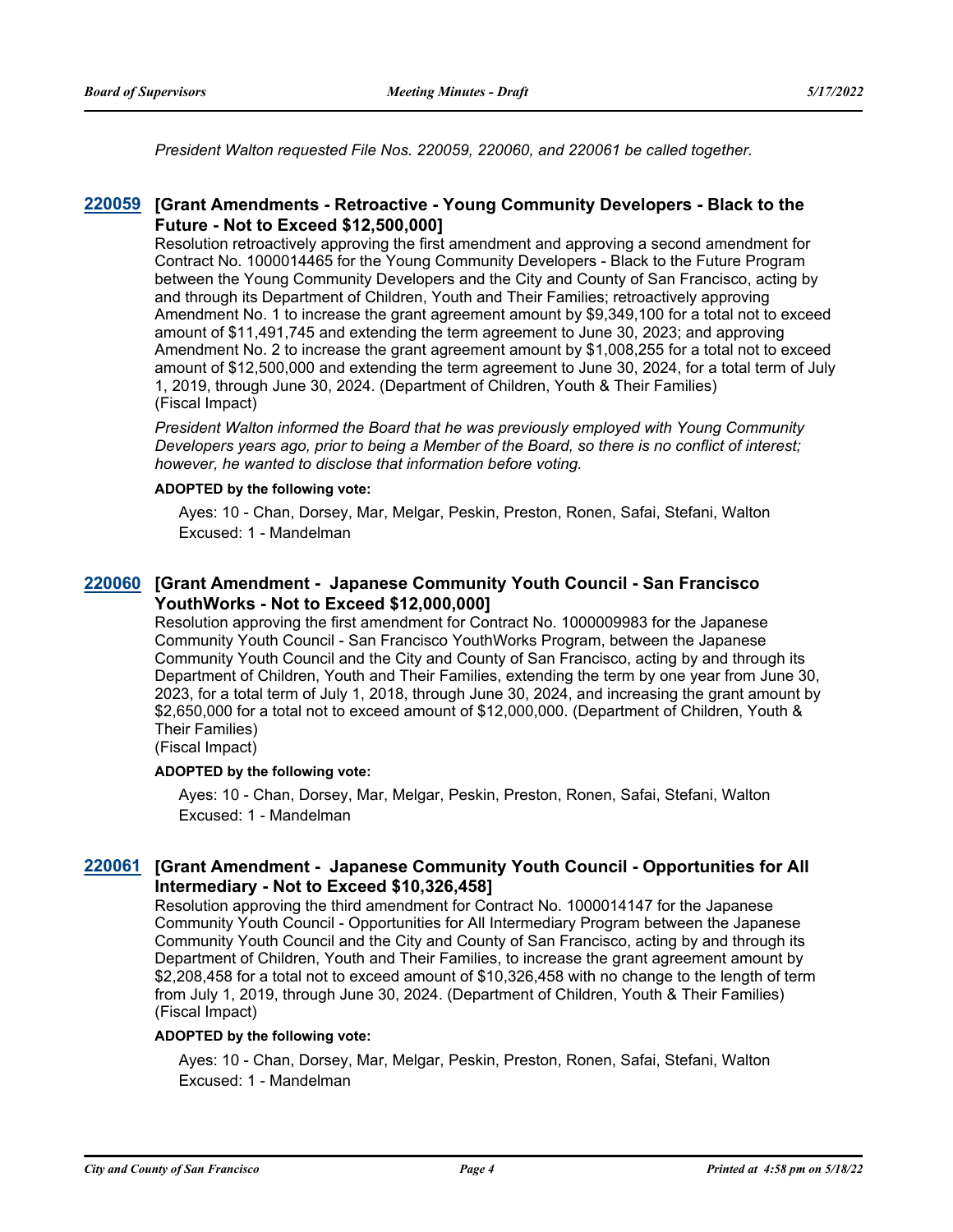*President Walton requested File Nos. 220259, 220317, 220332, and 220382 be called together.*

## **[Contract Amendment - Project Open Hand - Food and Nutrition Services [220259](http://sfgov.legistar.com/gateway.aspx?m=l&id=38451) Low-Income People Living with HIV/AIDS - Not to Exceed \$18,800,344]**

Resolution approving Amendment No. 3 to the agreement between Project Open Hand and the Department of Public Health (DPH), to secure food and nutrition services for low-income people living with HIV/AIDS who reside in San Francisco, to increase the agreement by \$9,442,639 for an amount not to exceed \$18,800,344; to extend the term by four years and nine months, from June 30, 2022, for a total agreement term of April 1, 2017, through March 31, 2027; and to authorize DPH to enter into amendments or modifications to the contract prior to its final execution by all parties that do not materially increase the obligations or liabilities to the City and are necessary to effectuate the purposes of the contract. (Public Health Department) (Fiscal Impact)

#### **ADOPTED by the following vote:**

Ayes: 10 - Chan, Dorsey, Mar, Melgar, Peskin, Preston, Ronen, Safai, Stefani, Walton Excused: 1 - Mandelman

## **[Contract Amendment - Alternative Family Services, Inc. - Supporting Permanency [220317](http://sfgov.legistar.com/gateway.aspx?m=l&id=38509) and Stability for Children and Youth Involved with the Foster Care System - Not to Exceed \$24,959,253]**

Resolution approving Amendment No. 2 to the agreement between Alternative Family Services, Inc. and the Department of Public Health (DPH), for services to support permanency and stability for children and youth involved with the foster care system and their families; to increase the agreement by \$14,960,347 for an amount not to exceed \$24,959,253; to extend the term by five and one half years, from June 30, 2022, for a total agreement term of July 1, 2018, through December 31, 2027; and to authorize DPH to enter into amendments or modifications to the contract prior to its final execution by all parties that do not materially increase the obligations or liabilities to the City and are necessary to effectuate the purposes of the contract. (Public Health Department)

(Fiscal Impact)

#### **ADOPTED by the following vote:**

Ayes: 10 - Chan, Dorsey, Mar, Melgar, Peskin, Preston, Ronen, Safai, Stefani, Walton Excused: 1 - Mandelman

## **[Contract Amendment - Homeless Children's Network - Behavioral Health Services [220332](http://sfgov.legistar.com/gateway.aspx?m=l&id=38524) for Black/African American Individuals, Children and Families - Not to Exceed \$19,976,478]**

Resolution approving Amendment No. 3 to the agreement between the Homeless Children's Network and the Department of Public Health, to provide behavioral health services for Black/African American individuals, children and families, to increase the agreement by \$10,340,308 for an amount not to exceed \$19,976,478; to extend the term by two years and six months from June 30, 2022, for a total agreement term of January 1, 2019, through December 31, 2024; and to authorize the Department of Public Health to enter into amendments or modifications to the contract prior to its final execution by all parties that do not materially increase the obligations or liabilities to the City and are necessary to effectuate the purposes of the contract. (Public Health Department)

(Fiscal Impact)

## **ADOPTED by the following vote:**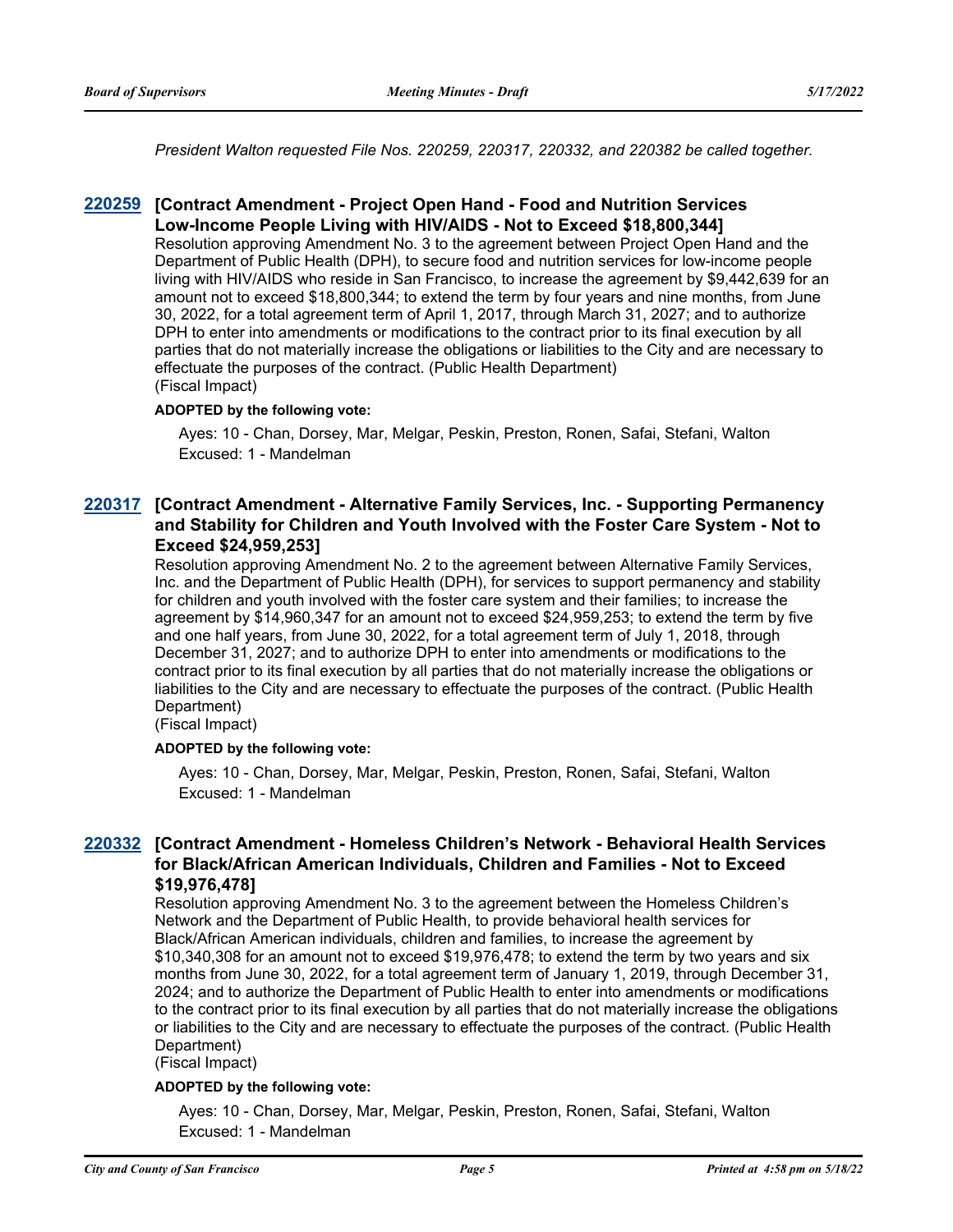## **[Contract Amendment - Community Forward SF Inc. - Fiscal Intermediary and [220382](http://sfgov.legistar.com/gateway.aspx?m=l&id=38574) Support Services for Medical Respite and Sobering Center Program - Not to Exceed \$38,800,000]**

Resolution approving Amendment No. 2 to the agreement between Community Forward SF Inc. and the Department of Public Health, for fiscal intermediary and support services for the Medical Respite and Sobering Center Programs, to increase the agreement by \$15,613,080 for an amount not to exceed \$38,800,000; to extend the term by two years, from June 30, 2022, for a total agreement term of July 1, 2017, through June 30, 2024; and to authorize the Department of Public Health to enter into amendments or modifications to the contract prior to its final execution by all parties that do not materially increase the obligations or liabilities to the City and are necessary to effectuate the purposes of the contract. (Public Health Department) (Fiscal Impact)

#### **ADOPTED by the following vote:**

Ayes: 10 - Chan, Dorsey, Mar, Melgar, Peskin, Preston, Ronen, Safai, Stefani, Walton Excused: 1 - Mandelman

## **[Accept and Expend Grant - Retroactive - United States Department of Justice, [220290](http://sfgov.legistar.com/gateway.aspx?m=l&id=38482) Bureau of Justice Assistance - California Board of State and Community Corrections - Coronavirus Emergency Supplemental Funding Program - \$286,020.73]**

#### **Sponsor: Mayor**

Resolution retroactively authorizing the Department of Children, Youth and Their Families to accept and expend a grant in the amount of \$286,020.73 from the United States Department of Justice, Bureau of Justice Assistance, and administered by the California Board of State and Community Corrections, for the Coronavirus Emergency Supplemental Funding Program to support the Adult Probation Department, Juvenile Probation Department, Public Defender's Office, Police Department, District Attorney's Office, and Sheriff's Office to meet coronavirus re-entry related equipment, services, supplies and overtime needs for the project period of March 31, 2021, through January 31, 2023. (Department of Children, Youth & Their Families)

#### **ADOPTED by the following vote:**

Ayes: 10 - Chan, Dorsey, Mar, Melgar, Peskin, Preston, Ronen, Safai, Stefani, Walton Excused: 1 - Mandelman

*President Walton requested File Nos. 220348 and 220349 be called together.*

# **[Apply for Grant - California State Office of Emergency Services - High Frequency [220348](http://sfgov.legistar.com/gateway.aspx?m=l&id=38540) Communications Equipment Program - \$59,917]**

#### **Sponsor: Mayor**

Resolution authorizing designated City and County of San Francisco officials to execute and file on behalf of the City and County of San Francisco any actions necessary for the purpose of obtaining financial assistance provided by the California Governor's Office of Emergency Services under the grant program, High Frequency Communications Equipment Program, for the funding amount of \$59,917. (Department of Emergency Management)

#### **ADOPTED by the following vote:**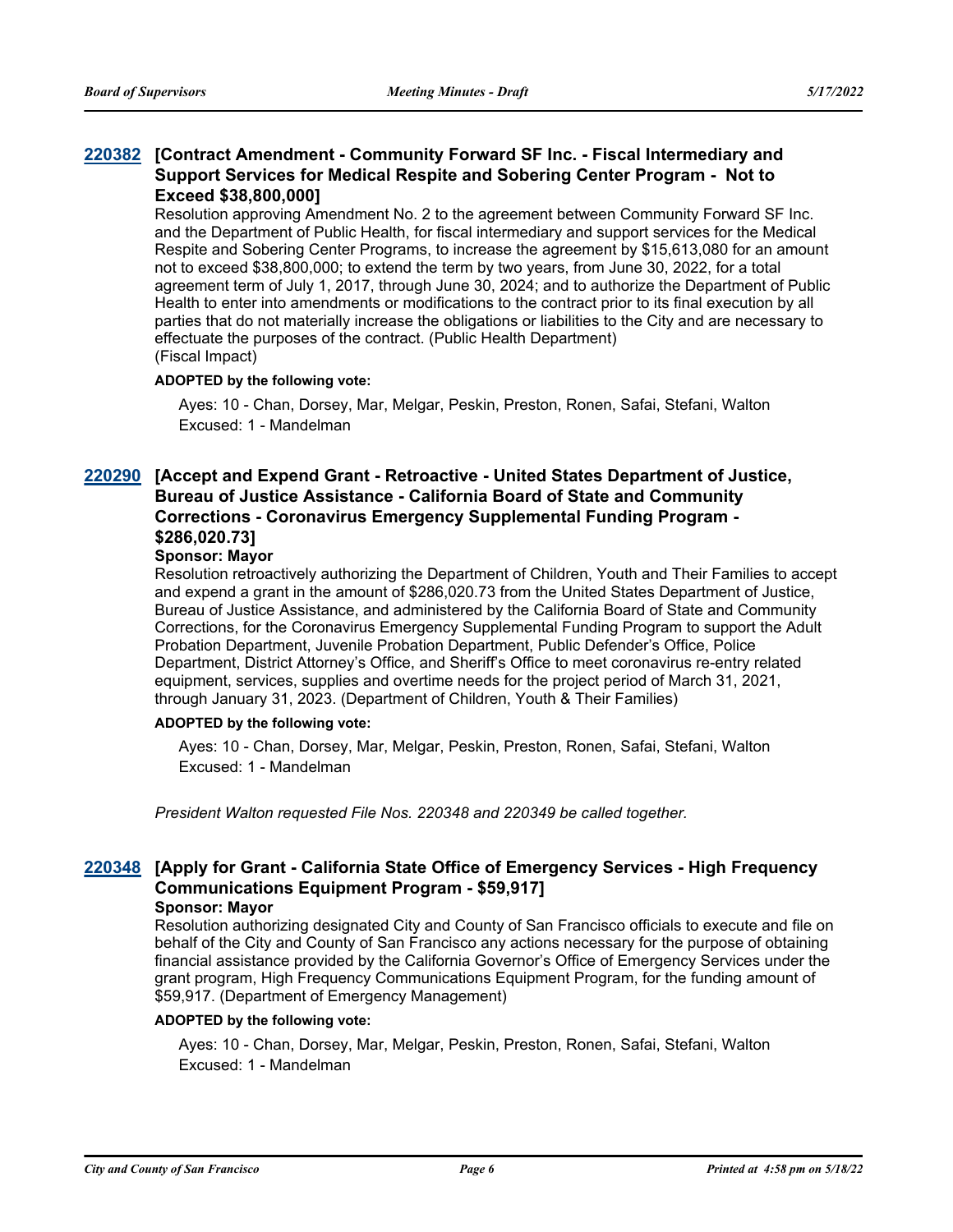## **[Apply for Grant - United States Department of Homeland Security - California State [220349](http://sfgov.legistar.com/gateway.aspx?m=l&id=38541) Office of Emergency Services - FY2021 Emergency Management Performance Grant - American Rescue Plan Act (FY2021 EMPG-ARPA) - \$66,761] Sponsor: Mayor**

Resolution authorizing designated City and County San Francisco officials to execute and file on behalf of the City and County of San Francisco any actions necessary for the purpose of obtaining State and Federal financial assistance provided by the United States Department of Homeland Security and sub-granted through California State Office of Emergency Services under the grant program, Fiscal Year (FY) 2021 Emergency Management Performance Grant - American Rescue Plan Act (FY2021 EMPG-ARPA) for the funding amount of \$66,761. (Department of Emergency Management)

#### **ADOPTED by the following vote:**

Ayes: 10 - Chan, Dorsey, Mar, Melgar, Peskin, Preston, Ronen, Safai, Stefani, Walton Excused: 1 - Mandelman

## **[Lease Extension Option Exercise - Michael C. Mitchell - 837 Malcolm Road, [220390](http://sfgov.legistar.com/gateway.aspx?m=l&id=38582) Burlingame - Annual Base Rent \$146,069]**

Resolution approving the exercise of the first of two one-year extension options under Lease No. 09-0023, between Michael C. Mitchell and the City and County of San Francisco, acting by and through its Airport Commission, to extend the Lease for one year, for a period of May 1, 2023, through April 30, 2024, for a total term of April 21, 2009, through April 30, 2024, and increasing the annual rent to \$146,069 for office and industrial space occupied by the San Francisco International Airport Reprographics Department at 837 Malcolm Road, Burlingame. (Airport Commission)

## **ADOPTED by the following vote:**

Ayes: 10 - Chan, Dorsey, Mar, Melgar, Peskin, Preston, Ronen, Safai, Stefani, Walton Excused: 1 - Mandelman

## **[Accept and Expend Grant - Retroactive - California Governor's Office of Business [220394](http://sfgov.legistar.com/gateway.aspx?m=l&id=38586) and Economic Development - SF Live Campaign and API Neighborhood Commercial Recovery Strategy - \$3,500,000] Sponsors: Mayor; Ronen, Safai and Mar**

#### Resolution retroactively authorizing the Office of Economic and Workforce Development to accept and expend a grant in the amount of \$3,500,000 from the California Governor's Office of Business and Economic Development for the SF Live music and entertainment sector campaign and the Asian and Pacific Islander (API) Neighborhood Commercial Recovery Strategy for a three-year grant period of April 1, 2022, through April 1, 2025.

#### **ADOPTED by the following vote:**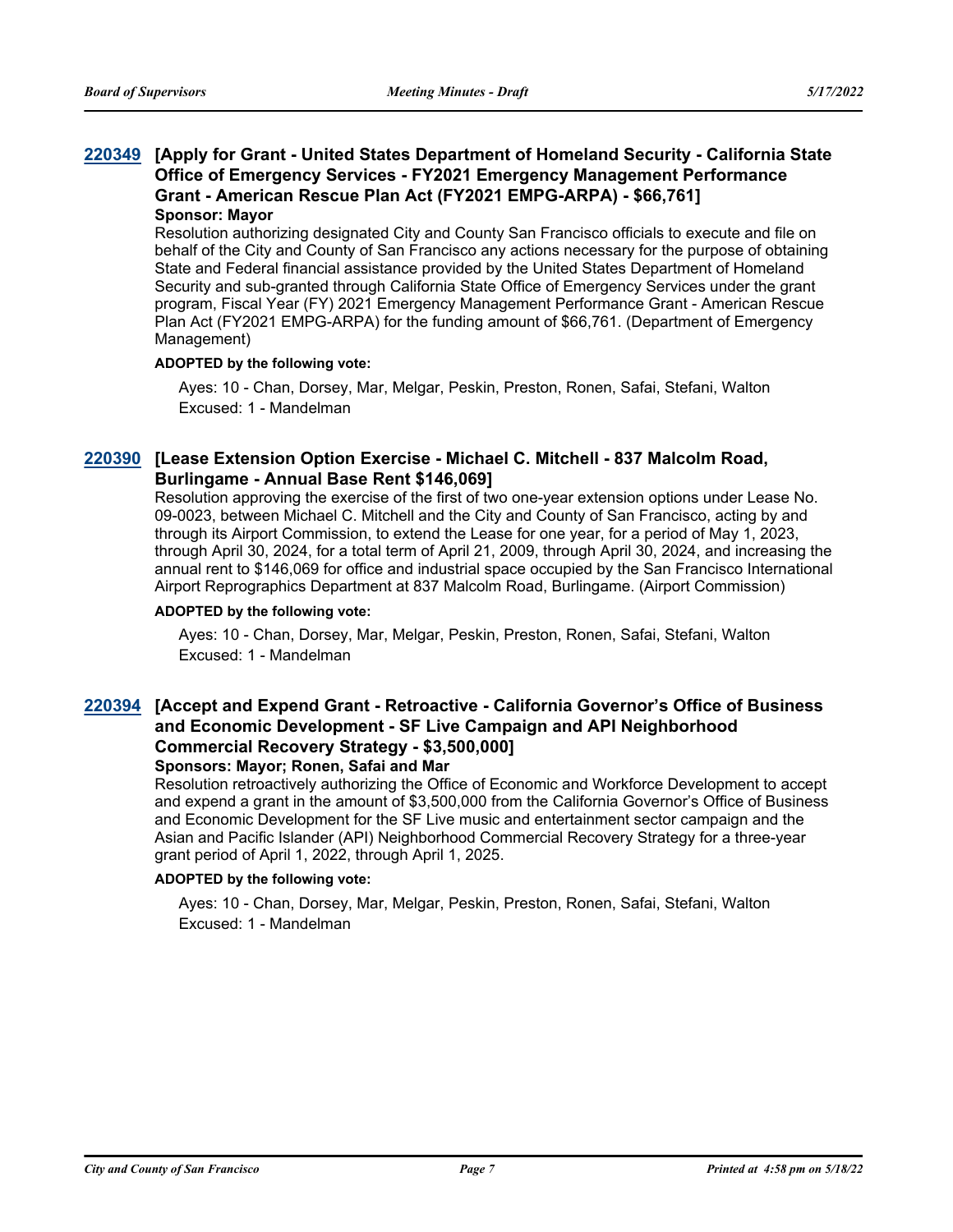## **Recommendations of the Government Audit and Oversight Committee**

*President Walton requested File Nos. 211033, 220212, 220213, and 220214 be called together.*

## **[211033](http://sfgov.legistar.com/gateway.aspx?m=l&id=37903) [The East Cut Community Benefit District - Annual Report - FY2019-2020] Sponsors: Preston; Dorsey**

Resolution receiving and approving an annual report for The East Cut Community Benefit District for Fiscal Year (FY) 2019-2020, submitted as required by the Property and Business Improvement District Law of 1994 (California Streets and Highways Code, Sections 36600, et seq.), Section 36650, and the District's management agreement with the City, Section 3.4.

*Supervisor Dorsey requested to be added as a co-sponsor.*

#### **ADOPTED by the following vote:**

Ayes: 10 - Chan, Dorsey, Mar, Melgar, Peskin, Preston, Ronen, Safai, Stefani, Walton Excused: 1 - Mandelman

## **[220212](http://sfgov.legistar.com/gateway.aspx?m=l&id=38407) [Central Market Community Benefit District - Annual Report - CYs 2019 and 2020] Sponsors: Preston; Dorsey**

Resolution receiving and approving annual reports for the Central Market Community Benefit District for Calendar Years (CYs) 2019 and 2020, submitted as required by the Property and Business Improvement District Law of 1994 (California Streets and Highways Code, Sections 36600, et seq.), Section 36650, and the District's management agreement with the City, Section 3.4.

*Supervisor Dorsey requested to be added as a co-sponsor.*

#### **ADOPTED by the following vote:**

Ayes: 10 - Chan, Dorsey, Mar, Melgar, Peskin, Preston, Ronen, Safai, Stefani, Walton Excused: 1 - Mandelman

## **[North of Market/Tenderloin Community Benefit District - FYs 2018-2019 and [220213](http://sfgov.legistar.com/gateway.aspx?m=l&id=38408) 2019-2020]**

## **Sponsor: Preston**

Resolution receiving and approving an annual report for the North of Market/Tenderloin Community Benefit District for Fiscal Years (FYs) 2018-2019 and 2019-2020, submitted as required by the Property and Business Improvement District Law of 1994 (California Streets and Highways Code, Sections 36600, et seq.), Section 36650, and the District's management agreement with the City, Section 3.4.

#### **ADOPTED by the following vote:**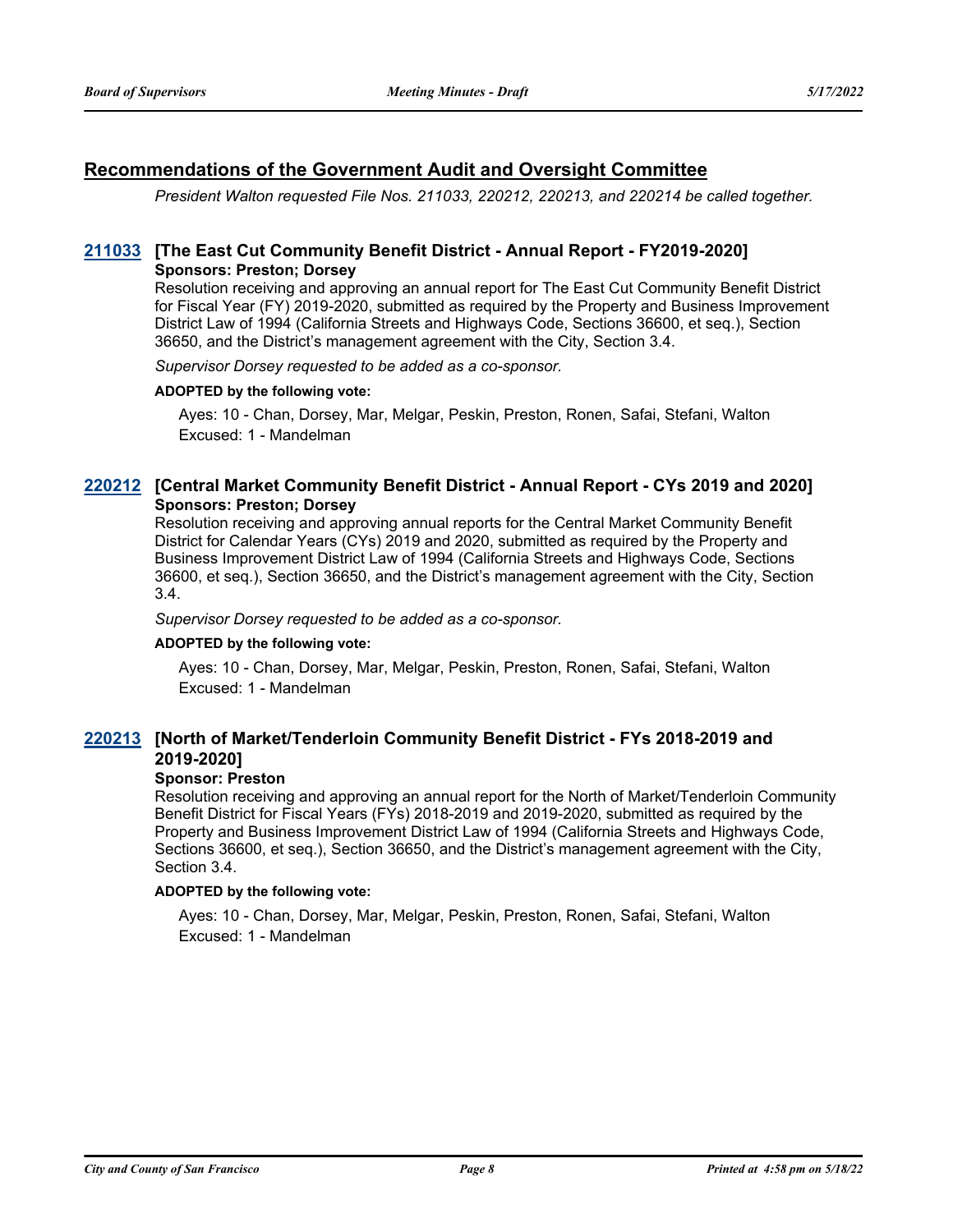## **[220214](http://sfgov.legistar.com/gateway.aspx?m=l&id=38409) [Civic Center Community Benefit District - Annual Report - CY2020] Sponsors: Preston; Dorsey**

Resolution receiving and approving an annual report for the Civic Center Community Benefit District for Calendar Year (CY) 2020, submitted as required by the Property and Business Improvement District Law of 1994 (California Streets and Highways Code, Sections 36600, et seq.), Section 36650, and the District's Management Agreement with the City, Section 3.4.

*Supervisor Dorsey requested to be added as a co-sponsor.*

#### **ADOPTED by the following vote:**

Ayes: 10 - Chan, Dorsey, Mar, Melgar, Peskin, Preston, Ronen, Safai, Stefani, Walton Excused: 1 - Mandelman

## **Supervisor Preston Excused from Voting**

*Supervisor Preston requested to be excused from voting on File No. 211088, due to a possible conflict of interest.*

**Supervisor Mar, seconded by Supervisor Peskin, moved that Supervisor Preston be excused from voting on File No. 211088. The motion carried by the following vote:**

Ayes: 9 - Chan, Dorsey, Mar, Melgar, Peskin, Ronen, Safai, Stefani, Walton Excused: 2 - Mandelman, Preston

## **[211088](http://sfgov.legistar.com/gateway.aspx?m=l&id=37958) [Mills Act Historical Property Contract - 714 Steiner Street]**

Resolution approving a historical property contract between Leah Culver Revocable Trust, the owner of 714 Steiner Street, Assessor's Parcel Block No. 803, Lot No. 019, and the City and County of San Francisco, under Administrative Code, Chapter 71; electing not to renew the historical property contract as of the first day after the tenth anniversary date of the contract; authorizing the Planning Director and the Assessor-Recorder to execute and record the historical property contract; and authorizing the Planning Director to cause a notice of the non-renewal of the historical property contract to be recorded in the City Assessor-Recorder's office on December 31, 2032. (Historic Preservation Commission)

## **ADOPTED by the following vote:**

Ayes: 9 - Chan, Dorsey, Mar, Melgar, Peskin, Ronen, Safai, Stefani, Walton Excused: 2 - Mandelman, Preston

## **Recommendation of the Land Use and Transportation Committee**

## **[Planning Code - Landmark Designation - 2868 Mission Street ("Mission Cultural [220287](http://sfgov.legistar.com/gateway.aspx?m=l&id=38479) Center for Latino Arts")]**

## **Sponsors: Ronen; Melgar, Preston, Peskin and Safai**

Ordinance amending the Planning Code to designate 2868 Mission Street ("Mission Cultural Center for Latino Arts"), Assessor's Parcel Block No. 6516, Lot No. 007, as a Landmark under Article 10 of the Planning Code; affirming the Planning Department's determination under the California Environmental Quality Act; and making public necessity, convenience, and welfare findings under Planning Code, Section 302, and findings of consistency with the General Plan, and the eight priority policies of Planning Code, Section 101.1. (Historic Preservation Commission)

## **PASSED ON FIRST READING by the following vote:**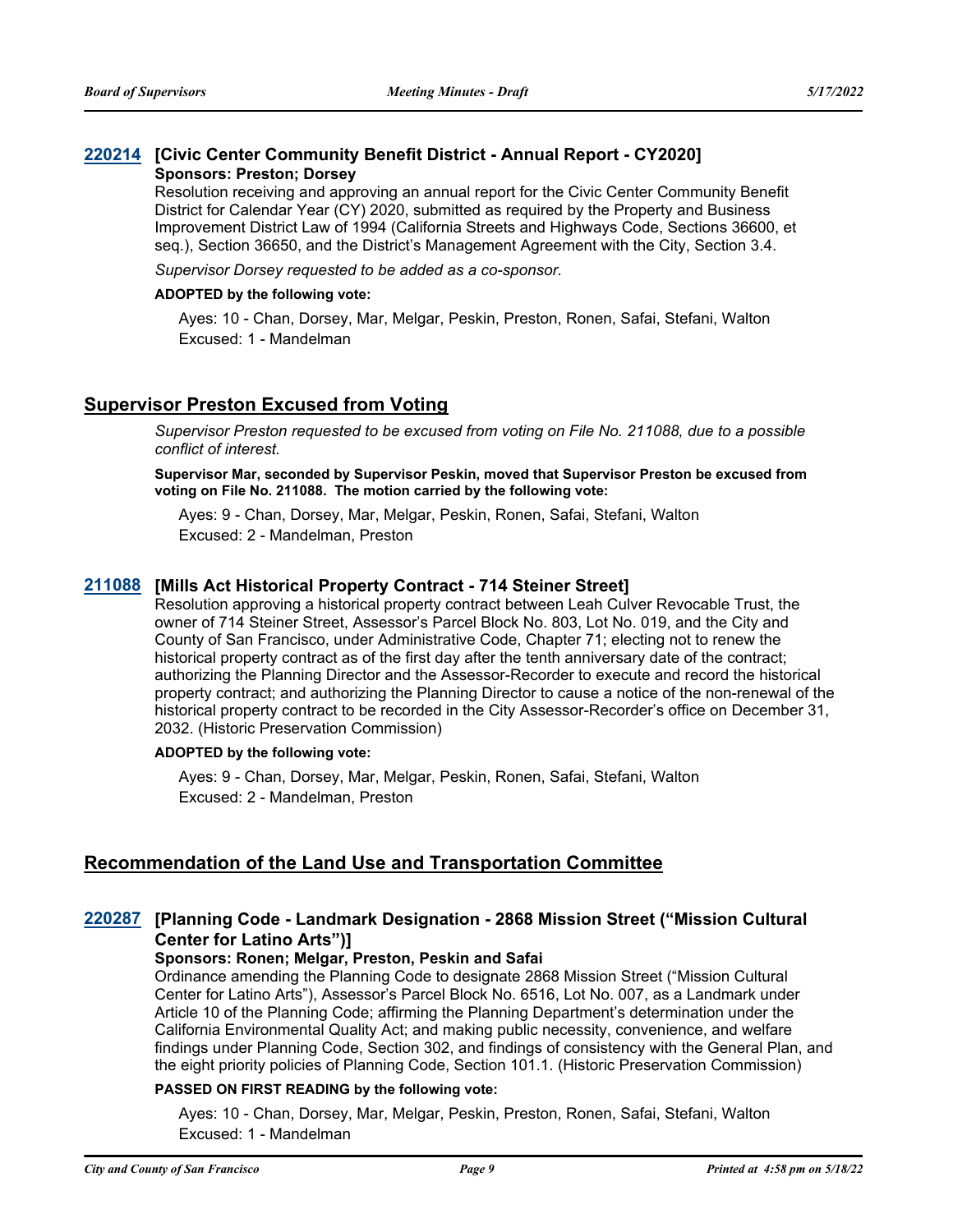## **Recommendations of the Rules Committee**

## **[Administrative, Campaign and Governmental Conduct Codes - Administrative [220315](http://sfgov.legistar.com/gateway.aspx?m=l&id=38507) Support for Sanitation and Streets Department; Form 700 Filing Requirements for Public Works Commission, Sanitation and Streets Commission, and Director of Sanitation and Streets]**

Ordinance amending the Administrative Code to require Public Works to provide the new Department of Sanitation and Streets with administrative support, including human resources, performance management, finance, budgeting, technology, emergency planning, training, and employee safety services; and amending the Campaign and Governmental Conduct Code to require Public Works Commissioners, Sanitation and Streets Commissioners, and the Director of Sanitation and Streets to file a Form 700 (Statement of Economic Interests). (City Administrator)

#### **PASSED ON FIRST READING by the following vote:**

Ayes: 10 - Chan, Dorsey, Mar, Melgar, Peskin, Preston, Ronen, Safai, Stefani, Walton Excused: 1 - Mandelman

## **[Appointments, Sanitation and Streets Commission - Thomas Richard Harrison [220168](http://sfgov.legistar.com/gateway.aspx?m=l&id=38363) and Kimberlee Ann Hartwig-Schulman]**

Motion appointing Thomas Richard Harrison, term ending July 1, 2024, and Kimberlee Ann Hartwig-Schulman, term ending July 1, 2026, to the Sanitation and Streets Commission. (Rules Committee)

#### **Motion No.** M22-083

#### **APPROVED by the following vote:**

Ayes: 10 - Chan, Dorsey, Mar, Melgar, Peskin, Preston, Ronen, Safai, Stefani, Walton Excused: 1 - Mandelman

## **[220337](http://sfgov.legistar.com/gateway.aspx?m=l&id=38529) [Mayoral Appointment, Sanitation and Streets Commission - Ike Kwon]**

Motion approving the Mayor's nomination for the appointment of Ike Kwon to the Sanitation and Streets Commission, term ending July 1, 2026. (Clerk of the Board) (Charter, Section 4.139(b), provides that this nomination is subject to confirmation by the Board of Supervisors and shall be the subject of a public hearing and vote within 60 days from the date the nomination is transmitted to the Clerk of the Board. If the Board fails to act on the nomination within 60 days of the date the nomination is transmitted to the Clerk, then the nominee shall be deemed approved. Transmittal date: April 4, 2022.)

#### **Motion No.** M22-084

#### **APPROVED by the following vote:**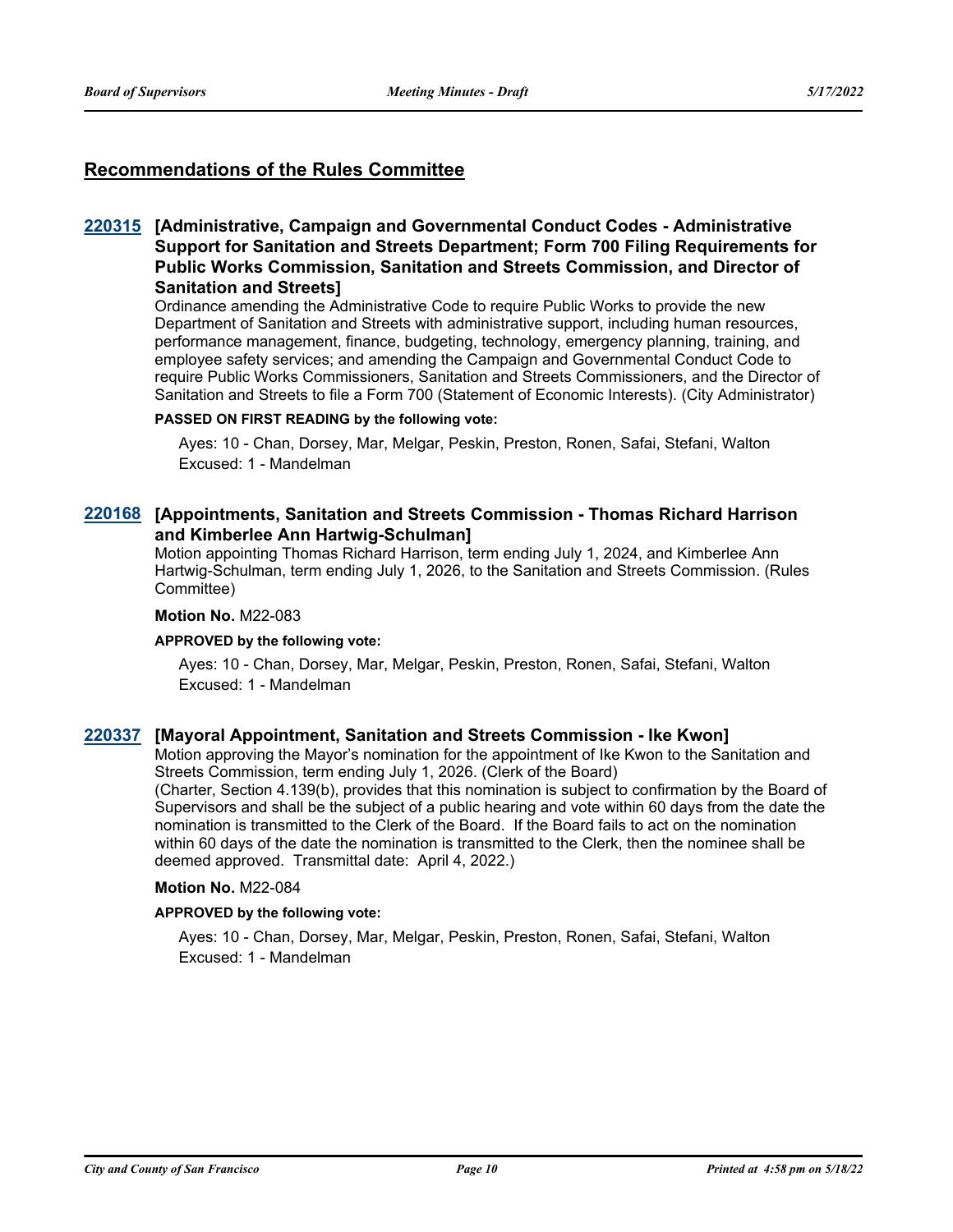## **[220485](http://sfgov.legistar.com/gateway.aspx?m=l&id=38677) [Mayoral Appointment, Public Utilities Commission - Julia Prochnik]**

Motion approving the Mayor's nomination for the appointment of Julia Prochnik to the Public Utilities Commission, for a term ending August 1, 2024. (Clerk of the Board) (Charter, Section 4.112, provides that the Board of Supervisors shall confirm the Mayor's appointment by a majority of the Board of Supervisors. There is no deadline for confirmation and the appointment is not effective until the Board takes action. Transmittal date: April 27, 2022.)

*Clerk Calvillo informed the Board that the Mayor's Office submitted a notification prior to the meeting that Julia Prochnik has withdrawn her name from consideration; therefore, this matter is moot and no longer before the Board.*

## **TABLED BY OPERATION OF LAW**

## **[Appointments, Mental Health SF Implementation Working Group - Amy Wong, [220529](http://sfgov.legistar.com/gateway.aspx?m=l&id=38721) Andrea Salinas, and Sara Shortt]**

Motion appointing Amy Wong, Andrea Salinas, and Sara Shortt, terms ending June 1, 2023, to the Mental Health SF Implementation Working Group. (Rules Committee)

#### **Motion No.** M22-086

#### **APPROVED by the following vote:**

Ayes: 10 - Chan, Dorsey, Mar, Melgar, Peskin, Preston, Ronen, Safai, Stefani, Walton Excused: 1 - Mandelman

# **SPECIAL ORDER 2:30 P.M. - Recognition of Commendations**

*Without objection, Rule 5.36 of the Rules of the Board of Supervisors was suspended to grant privilege of the floor to the following guest.*

*Supervisor Mar introduced, welcomed, and presented a Certificate of Honor to the Lincoln High School, Girls Flag Football Team in recognition of their City Championship win. Camille Bustos, Coach, accepted the commendation on their behalf with all members of the Football Team in attendance.*

*Supervisor Preston introduced, welcomed, and presented Certificates of Honor to Peter Cohen and Fernando Marti on the occasion of their departure from the Council of Community Housing Organizations and in recognition of their countless accomplishments advocating for affordable housing throughout San Francisco. Supervisors Ronen, Mar, and Peskin shared in this commendation.*

*Supervisor Stefani introduced, welcomed, and presented a Certificate of Honor to the Adult Probation Reentry Division, accepted by Chief Cristel Tullock and Steve Adami, in recognition of their accomplishments and continued community support. Supervisors Safai and Dorsey shared in this commendation.*

*Supervisor Chan introduced, welcomed, and presented a Certificate of Honor to Robert Watkins, Park Section Manager (Bayview Hunters Point, Recreation and Park Department), on the occasion of his retirement after 38 years of public service to the City and County of San Francisco. President Walton and Supervisor Safai shared in this commendation.*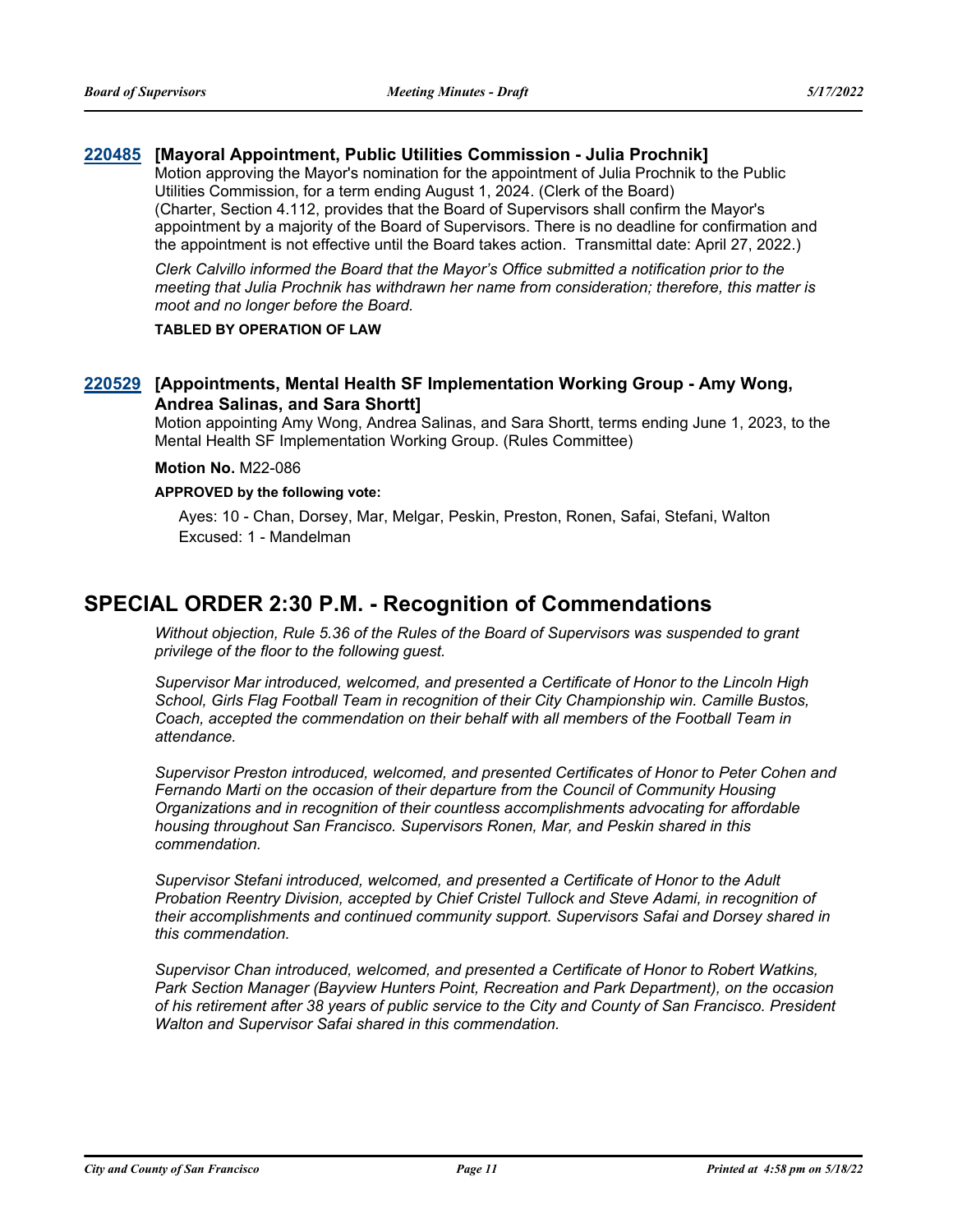# **SPECIAL ORDER 3:00 P.M.**

*President Walton requested File Nos. 220232, 220233, 220234, and 220235 be called together.*

## **[220232](http://sfgov.legistar.com/gateway.aspx?m=l&id=38424) [Hearing - Appeal of Tentative Map Approval - 0 Palo Alto Avenue]**

Hearing of persons interested in or objecting to the decision of Public Works, dated February 25, 2022, approving a Tentative Map for a two lot Subdivision project at 0 Palo Alto Avenue, Assessor's Parcel Block No. 2724, Lot No. 002. (District 7) (Appellant: Katherine Bleich) (Filed March 4, 2022) (Clerk of the Board)

*President Walton opened the public hearing and Supervisor Melgar provided opening remarks on the project and appeal. The President then inquired as to whether any individual wished to address the Board. Jonathan Manzo, Dona Crowder, Kathryn Goldman Schuyler, and Jim Schuyler (Appellants) provided an overview of the appeal, responded to questions raised throughout the discussion, and further requested the Board to approve the appeal. Speaker; Raul Velez; Kevin O'Doyle; spoke in support of the appeal and in opposition to the project. Jim Rems (Public Works)* and Stacy Bradley (Recreation and Park Department) provided an overview of the decision of *Public Works and responded to questions raised throughout the discussion. Justin Zucker, Reuben*  Junius & Rose, LLP, and Jim Keith (Project Sponsors), provided an overview of the project, *responded to questions raised throughout the discussion, and further requested the Board to uphold the decision of the Planning Department. There were no speakers who spoke in support of the project and in opposition to the appeal. Jonathan Manzo and Kathryn Goldman Schuyler (Appellants) provided a rebuttal and further requested the Board to approve the appeal. There were no other speakers. President Walton closed public comment and declared the public hearing heard and filed.*

**HEARD AND FILED**

## **[220233](http://sfgov.legistar.com/gateway.aspx?m=l&id=38425) [Conditionally Approving Decision of Public Works and Approving Tentative Map -0 Palo Alto Avenue]**

Motion approving the decision of Public Works and approving the Tentative Map for a two lot Subdivision project at 0 Palo Alto Avenue, Assessor's Parcel Block No. 2724, Lot No. 002; and making environmental findings, and findings of consistency with the General Plan, and the eight priority policies of Planning Code, Section 101.1. (Clerk of the Board)

**Supervisor Melgar, seconded by Supervisor Chan, moved that this Motion be AMENDED, AN AMENDMENT OF THE WHOLE BEARING NEW TITLE, by adding the following conditions: meet conditions as set by Public Works and additional conditions from the Recreation and Park Department; provide proof of approval by the Recreation and Park Commission of the location and scope of the roadway easement; demonstrate the location of, and any landowner consent to, any utilities easements; show how the new lots will be serviced by utilities; demonstrate that the new subdivisions will have access to public roadways; and submit evidence of compliance with these conditions to the Board of Supervisors and to the neighbors who were entitled to notice of the tentative map approval for the subject lot. The motion carried by the following vote:**

Ayes: 10 - Chan, Dorsey, Mar, Melgar, Peskin, Preston, Ronen, Safai, Stefani, Walton Excused: 1 - Mandelman

#### **Motion No.** M22-087

#### **Supervisor Melgar, seconded by Supervisor Chan, moved that this Motion be APPROVED AS AMENDED. The motion carried by the following vote:**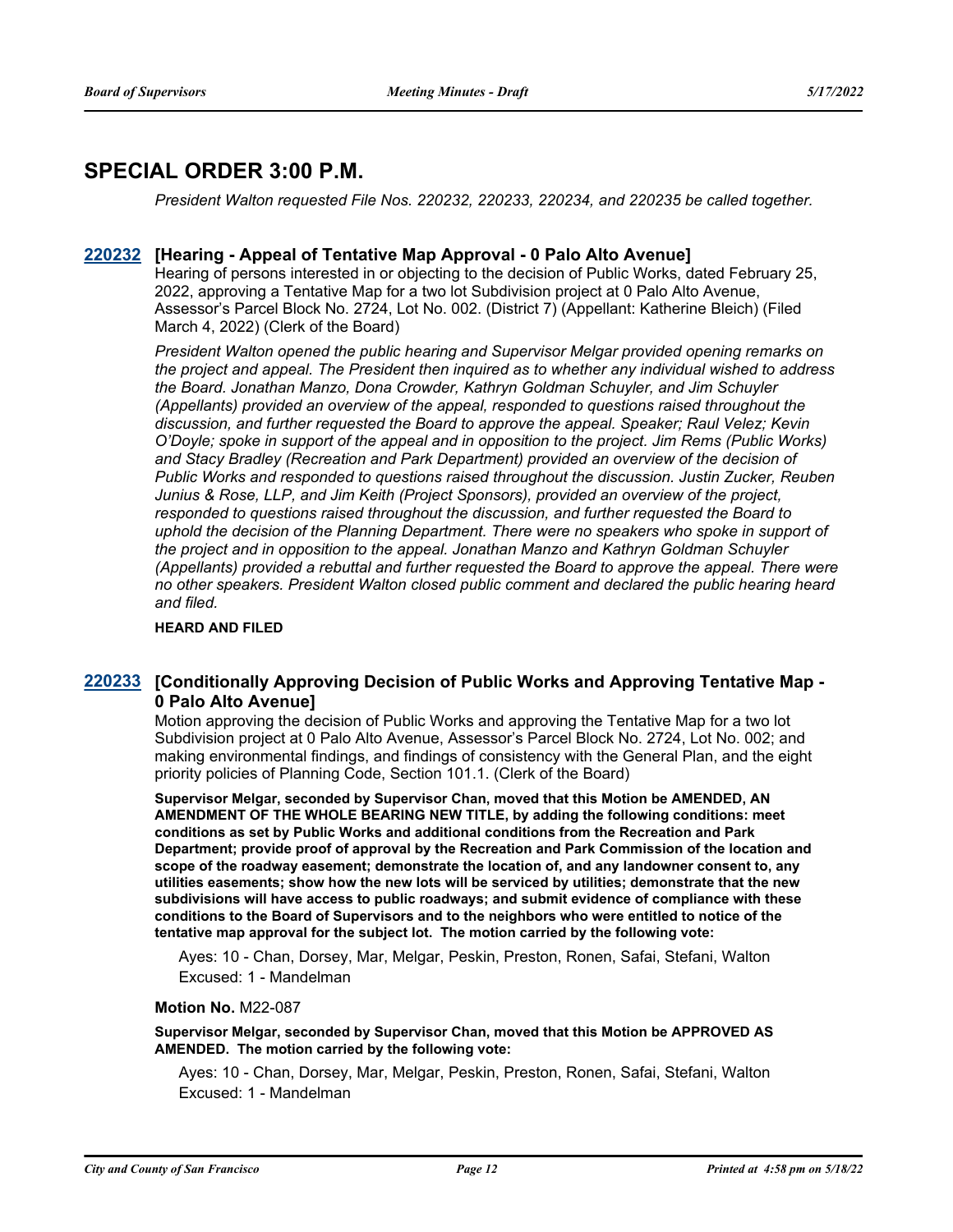## **[Conditionally Disapproving Decision of Public Works and Disapproving Tentative [220234](http://sfgov.legistar.com/gateway.aspx?m=l&id=38426) Map - 0 Palo Alto Avenue]**

Motion conditionally disapproving the decision of Public Works and disapproving the Tentative Map for a two lot Subdivision project at 0 Palo Alto Avenue, Assessor's Parcel Block No. 2724, Lot No. 002, subject to the Board of Supervisors' adoption of written findings in support of the disapproval. (Clerk of the Board)

**Supervisor Melgar, seconded by Supervisor Chan, moved that this Motion be TABLED. The motion carried by the following vote:**

Ayes: 10 - Chan, Dorsey, Mar, Melgar, Peskin, Preston, Ronen, Safai, Stefani, Walton Excused: 1 - Mandelman

## **[220235](http://sfgov.legistar.com/gateway.aspx?m=l&id=38427) [Preparation of Findings Related to the Tentative Map - 0 Palo Alto Avenue]**

Motion directing the Clerk of the Board to prepare findings relating to the Board of Supervisors' decision to disapprove the Tentative Map for a two lot Subdivision project at 0 Palo Alto Avenue, Assessor's Parcel Block No. 2724, Lot No. 002. (Clerk of the Board)

#### **Supervisor Melgar, seconded by Supervisor Chan, moved that this Motion be TABLED. The motion carried by the following vote:**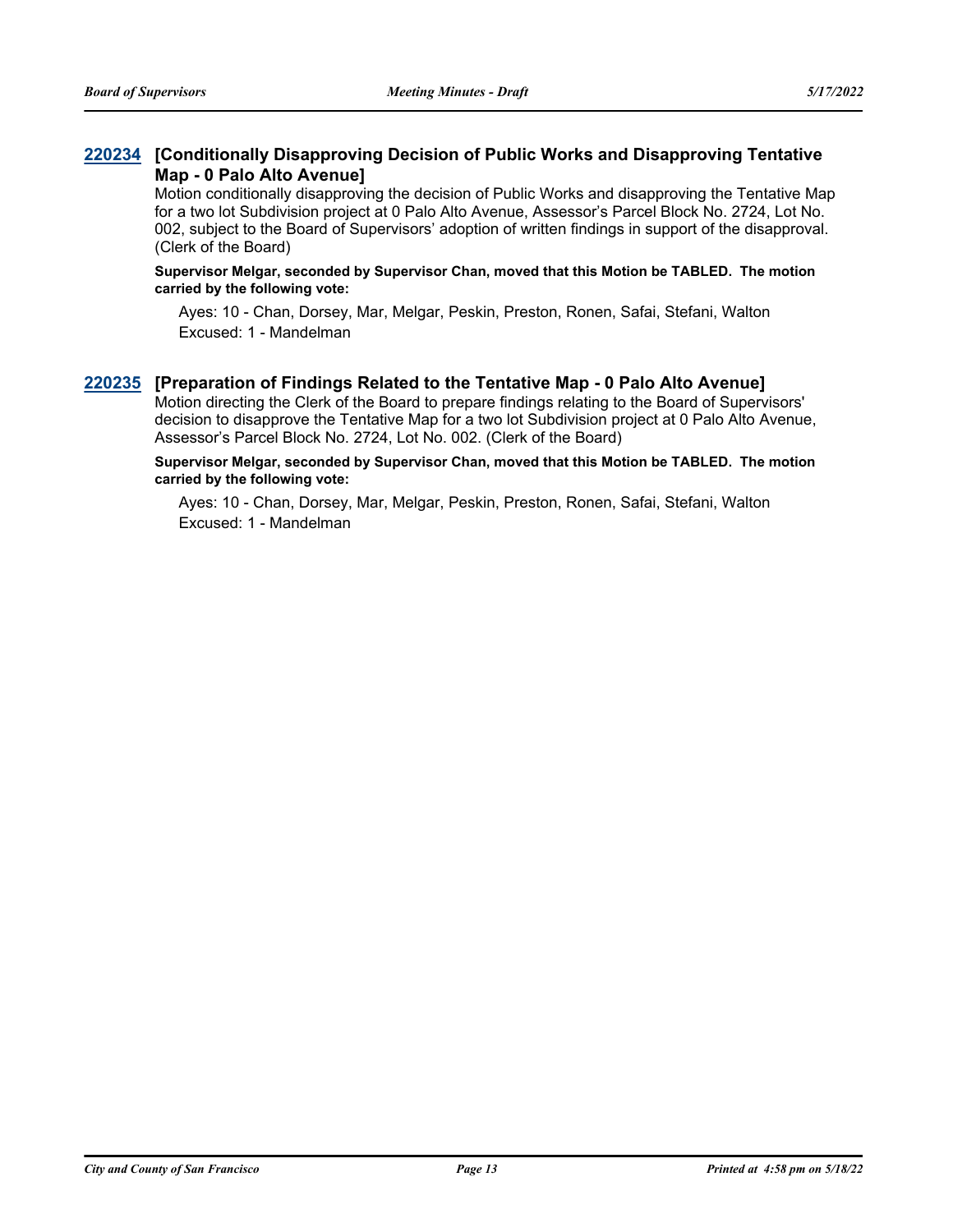# **SPECIAL ORDER 4:00 P.M.**

*President Walton requested File Nos. 220385, 220386, 220388, and 220389 be called together.*

# **Board of Supervisors Sitting as a Committee of the Whole**

## **[Hearing - Committee of the Whole - Report of Assessment Costs - Sidewalk [220385](http://sfgov.legistar.com/gateway.aspx?m=l&id=38577) Inspection and Repair Program - May 17, 2022, at 4:00 p.m.]**

Hearing to consider objections to a report of assessment costs submitted by the Director of Public Works for sidewalk and curb repairs through the Sidewalk Inspection and Repair Program, ordered to be performed by said Director pursuant to Public Works Code, Sections 707 and 707.1, the costs thereof having been paid for by the City and County out of a revolving fund; scheduled pursuant to the Motion No. M22-066, approved on April 26, 2022. (Clerk of the Board)

*President Walton opened the public hearings and inquired as to whether any individual wished to address the Board relating to assessments for the Sidewalk Inspection and Repair Program as referenced in File Nos. 220385 and 220386, and the Accelerated Sidewalk Abatement Program as referenced in File Nos. 220388 and 220389. Michael Lennon (Public Works) provided an overview of the assessments and responded to questions raised throughout the discussion. Mark; Fred Sakamoto; Speaker; Speaker; spoke in objection to certain proposed assessments. There were no other speakers. President Walton declared public comment closed, adjourned as the Committee of the Whole, and reconvened as the Board of Supervisors.*

**HEARD AND FILED**

# **Committee of the Whole Adjourn and Report**

#### **[220386](http://sfgov.legistar.com/gateway.aspx?m=l&id=38578) [Report of Assessment Costs - Sidewalk Inspection and Repair Program]**

Resolution approving report of assessment costs submitted by the Director of Public Works for sidewalk and curb repairs through the Sidewalk Inspection and Repair Program, ordered to be performed by said Director pursuant to the provisions of Public Works Code, Section 706.9, and Administrative Code, Chapter 80, the costs thereof having been paid for out of a revolving fund. (Public Works)

*Michael Lennon (Public Works) requested that the following addresses be removed from the accompanying Sidewalk Inspection and Repair Program Report due to recent resolution or receipt of payment:*

*494 44th Avenue (Block No. 01, Lot No. 1492); 5232 Anza Street (Block No. 01, Lot No. 1501); 2501 Lincoln Way (Block No. 04, Lot No. 1724); and 850 Mansell Street (Block No. 09, Lot No. 6148).*

*Without objection, the referenced addresses were removed from the final assessment report.*

**ADOPTED, after accepting the amendments to the accompanying report, by the following vote:**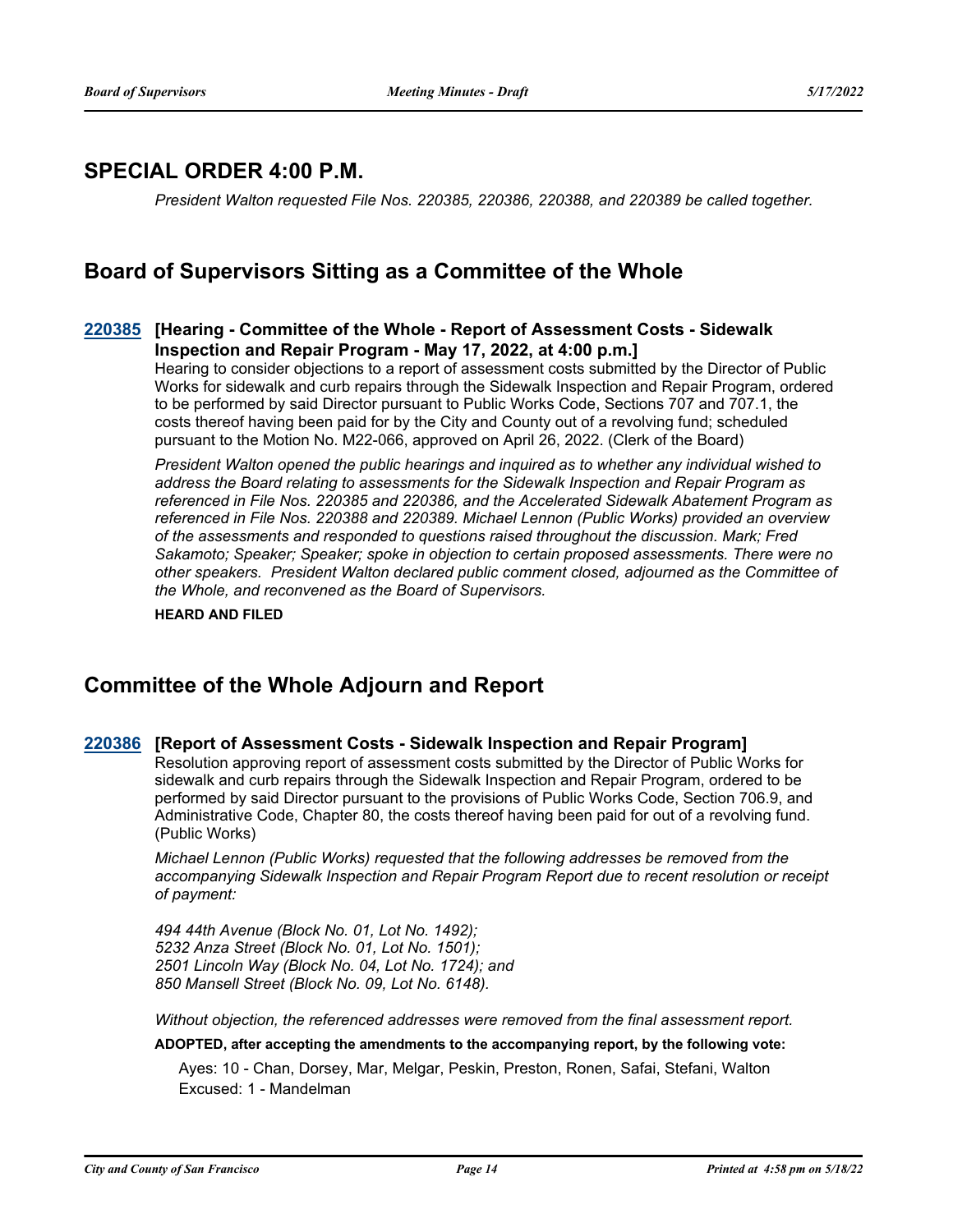# **SPECIAL ORDER 4:00 P.M.**

# **Board of Supervisors Sitting as a Committee of the Whole**

## **[Hearing - Committee of the Whole - Report of Assessment Costs - Accelerated [220388](http://sfgov.legistar.com/gateway.aspx?m=l&id=38580) Sidewalk Abatement Program - May 17, 2022, at 4:00 p.m.]**

Hearing to consider objections to a report of assessment costs submitted by the Director of Public Works for inspection and/or repair of blighted properties ordered through the Accelerated Sidewalk Abatement Program, to be performed by said Director pursuant to Administrative Code, Chapter 80, the costs thereof having been paid for by the City and County out of a blight abatement fund; scheduled pursuant to the Motion No. M22-067, approved on April 26, 2022. (Clerk of the Board)

*President Walton opened the public hearings and inquired as to whether any individual wished to address the Board relating to assessments for the Sidewalk Inspection and Repair Program as referenced in File Nos. 220385 and 220386, and the Accelerated Sidewalk Abatement Program as referenced in File Nos. 220388 and 220389. Michael Lennon (Public Works) provided an overview of the assessments and responded to questions raised throughout the discussion. Mark; Fred Sakamoto; Speaker; Speaker; spoke in objection to certain proposed assessments. There were no other speakers. President Walton declared public comment closed, adjourned as the Committee of the Whole, and reconvened as the Board of Supervisors.*

**HEARD AND FILED**

# **Committee of the Whole Adjourn and Report**

## **[Report of Assessment Costs for Blighted Properties - Accelerated Sidewalk [220389](http://sfgov.legistar.com/gateway.aspx?m=l&id=38581) Abatement Program]**

Resolution approving report of assessment costs submitted by the Director of Public Works for inspection and/or repair of blighted properties ordered through the Accelerated Sidewalk Abatement Program, ordered to be performed by said Director pursuant to the provisions of Administrative Code, Chapter 80, the costs thereof having been paid for out of a blight abatement fund. (Public Works)

*Michael Lennon (Public Works) requested that the following addresses be removed from the accompanying Accelerated Sidewalk Abatement Program Report due to recent resolution or receipt of payment:*

*1451 Mason Street (Block No. 03, Lot No. 0158); 555 Divisadero Street (Block No. 05, Lot No. 1204); and 144 Lakeview Avenue (Block No. 11, Lot No. 7048).*

*Without objection, the referenced addresses were removed from the final assessment report.*

#### **ADOPTED, after accepting the amendments to the accompanying report, by the following vote:**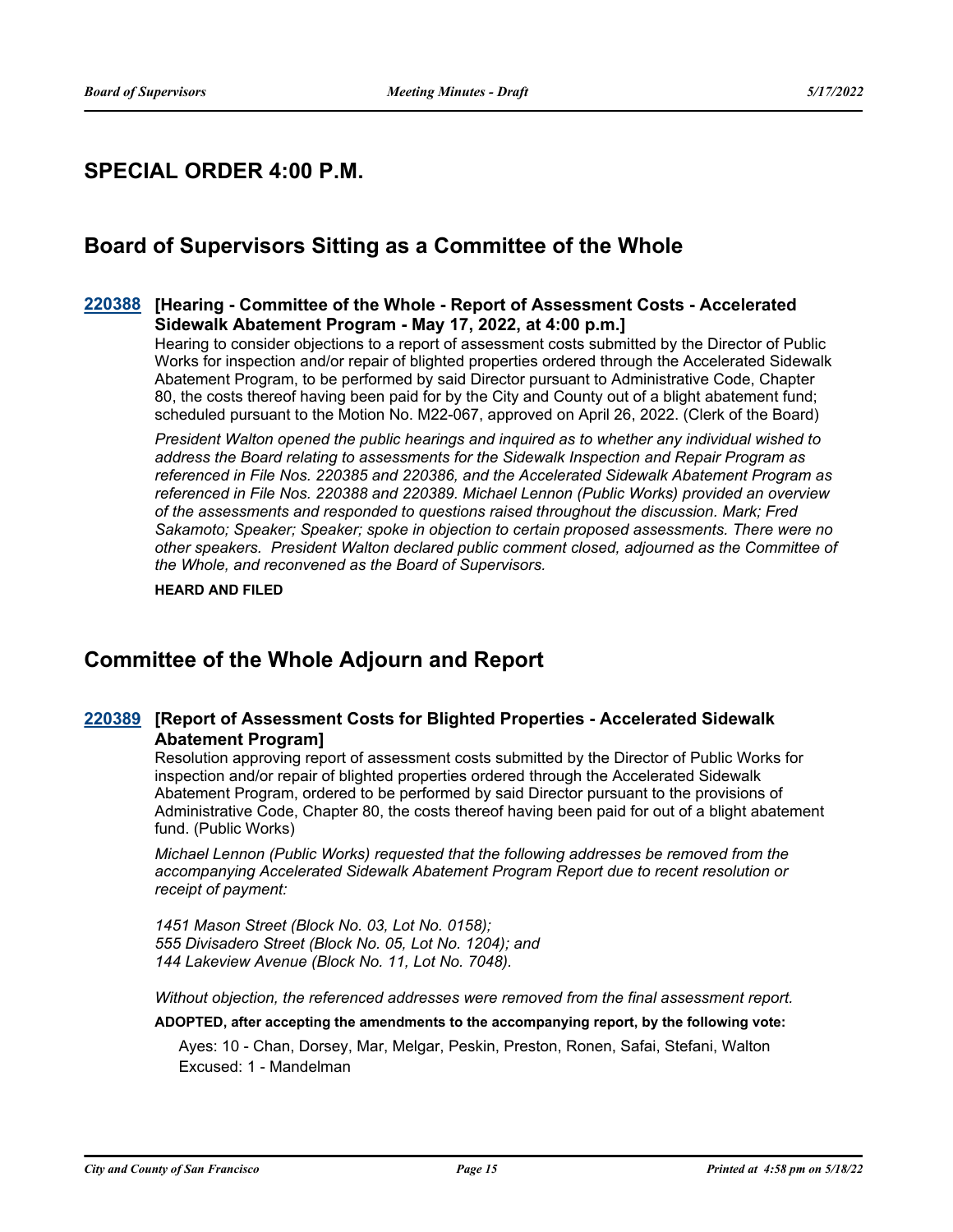# **ROLL CALL FOR INTRODUCTIONS**

*See Legislation Introduced below.*

# **PUBLIC COMMENT**

*Sala-Haquekyah Chandler; shared concerns regarding arson incidents that have occurred in the Bayview neighborhood.* 

*Theresa Wallace; requested to make appointments with the various Members of the Board. Bryan Kim; apologized for a reaction made during a previous meeting and shared concerns regarding the District Attorney.*

*Jordan Davis; provided suggestions on Charter Amendments that should be considered. Francisco Da Costa; shred concerns regarding arson incidents that have occurred in the Bayview neighborhood, and the attention paid during public comment.*

*Joe Kunzler; shared concerns regarding the Health Commission and the need to continue mask mandates.*

*Jessica Lehman; shared concerns regarding the City's mask mandate and the need to reinstate it for public transportation.*

*Rhea Hall; shared concerns regarding the Health Commission and the need to continue mask mandates.*

# **FOR ADOPTION WITHOUT COMMITTEE REFERENCE**

## **[220547](http://sfgov.legistar.com/gateway.aspx?m=l&id=38739) [Urging State Action to Increase Funding for Mission Bay Affordable Housing] Sponsors: Dorsey; Safai**

Resolution urging Governor Gavin Newsom and State Legislature to authorize additional tax increment funding for affordable housing in Mission Bay in the City and County of San Francisco.

*Supervisor Safai requested to be added as a co-sponsor.*

**ADOPTED**

## **[Supporting the San Francisco Principles 2020, Getting to Zero Initiative, and [220548](http://sfgov.legistar.com/gateway.aspx?m=l&id=38740) Sustain HIV/AIDS Safety Net Services]**

**Sponsors: Mandelman; Ronen, Dorsey, Preston, Mar and Safai**

Resolution supporting the San Francisco Principles 2020, reaffirming the City's support for the Getting to Zero Initiative, and urging the Department of Public Health to sustain funding for organizations providing lifesaving HIV/AIDS safety net services.

*Superivsors Preston, Mar, and Safai requested to be added as co-sponsors.*

**ADOPTED**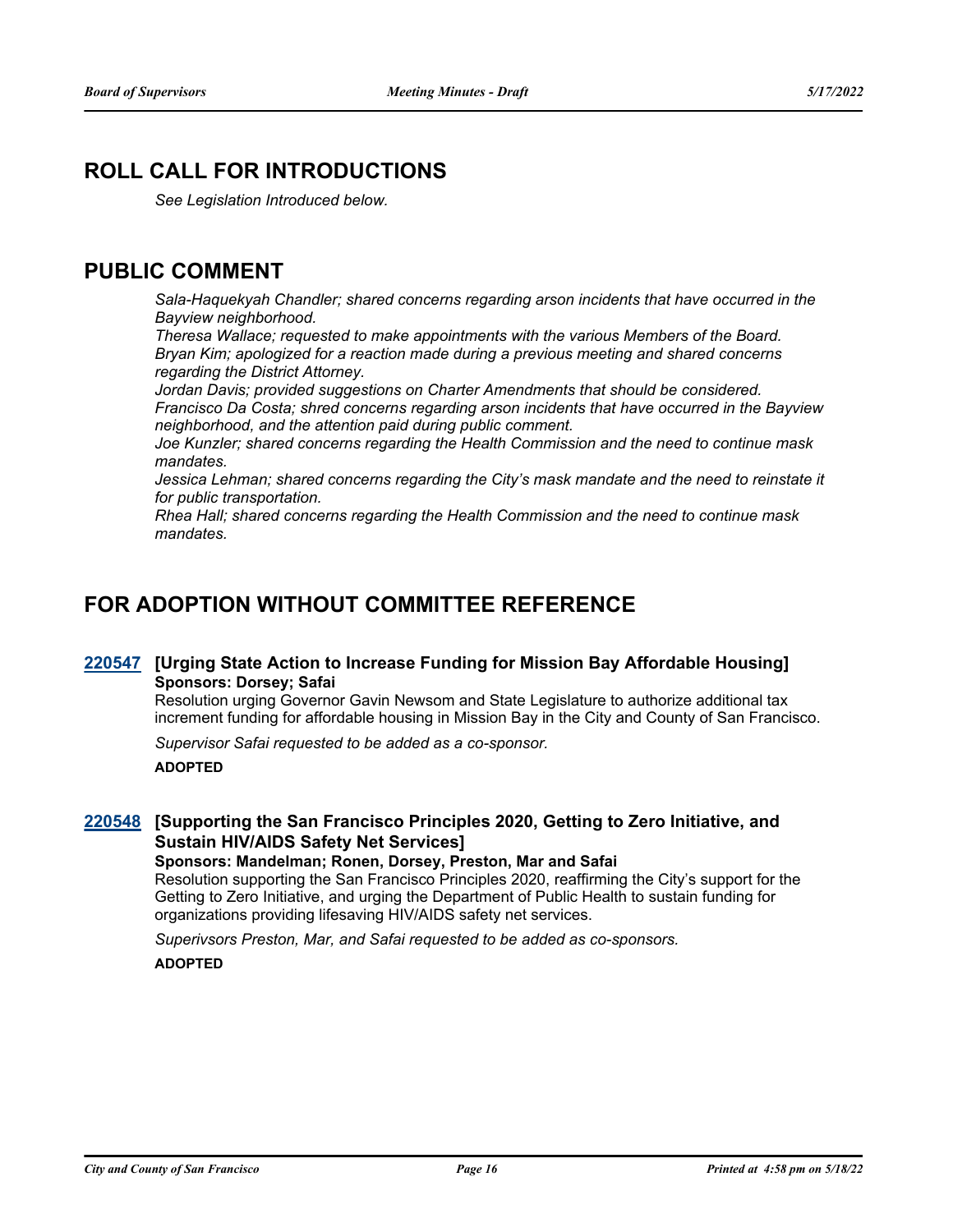## **[220551](http://sfgov.legistar.com/gateway.aspx?m=l&id=38743) [National Hepatitis Awareness Month - May 2022]**

## **Sponsors: Mar; Walton, Preston, Dorsey, Safai and Ronen**

Resolution declaring May 2022 as National Hepatitis Awareness Month in the City and County of San Francisco, with the goal of raising awareness of hepatitis B and C, encouraging residents to know their hepatitis status, and supporting efforts to make San Francisco the first City in America to be free of hepatitis.

*Supervisors Preston, Dorsey, Safai, and Ronen requested to be added as co-sponsors.*

#### **ADOPTED**

## **[Appointment, Park, Recreation, and Open Space Advisory Committee - Deval [220562](http://sfgov.legistar.com/gateway.aspx?m=l&id=38754) Patel]**

Motion appointing Deval Patel, term ending February 1, 2023, to the Park, Recreation and Open Space Advisory Committee. (Clerk of the Board)

**Motion No.** M22-088

#### **APPROVED**

#### **The foregoing items were acted upon by the following vote:**

Ayes: 10 - Chan, Dorsey, Mar, Melgar, Peskin, Preston, Ronen, Safai, Stefani, Walton Excused: 1 - Mandelman

## **Severed from the For Adoption Without Committee Reference Agenda**

*President Walton requested that File No. 220545 be severed so it may be considered separately.*

## **[220545](http://sfgov.legistar.com/gateway.aspx?m=l&id=38737) [Asian American and Pacific Islander Day Against Bullying and Hate - May 18, 2022] Sponsors: Chan; Walton, Preston, Dorsey, Ronen, Mar, Melgar and Safai**

Resolution declaring May 18, 2022, as Asian American and Pacific Islander Day Against Bullying and Hate in the City and County of San Francisco.

*Supervisors Preston, Dorsey, Ronen, Mar, Melgar, and Safai requested to be added as co-sponsors.*

#### **ADOPTED by the following vote:**

Ayes: 10 - Chan, Dorsey, Mar, Melgar, Peskin, Preston, Ronen, Safai, Stefani, Walton Excused: 1 - Mandelman

*Supervisor Chan requested that File No. 220546 be severed so it may be considered separately.*

## **[220546](http://sfgov.legistar.com/gateway.aspx?m=l&id=38738) [Urging State Funding Formula Exemption for City College of San Francisco] Sponsors: Chan; Walton, Ronen, Preston, Mar and Safai**

Resolution urging Governor Gavin Newsom, the California Community College Board of Governors, and Chancellor Eloy Ortiz Oakley to exempt City College of San Francisco from the State Funding Formula and recognize its community college status.

*Supervisors Ronen, Preston, Mar, and Safai requested to be added as co-sponsors.*

## **ADOPTED by the following vote:**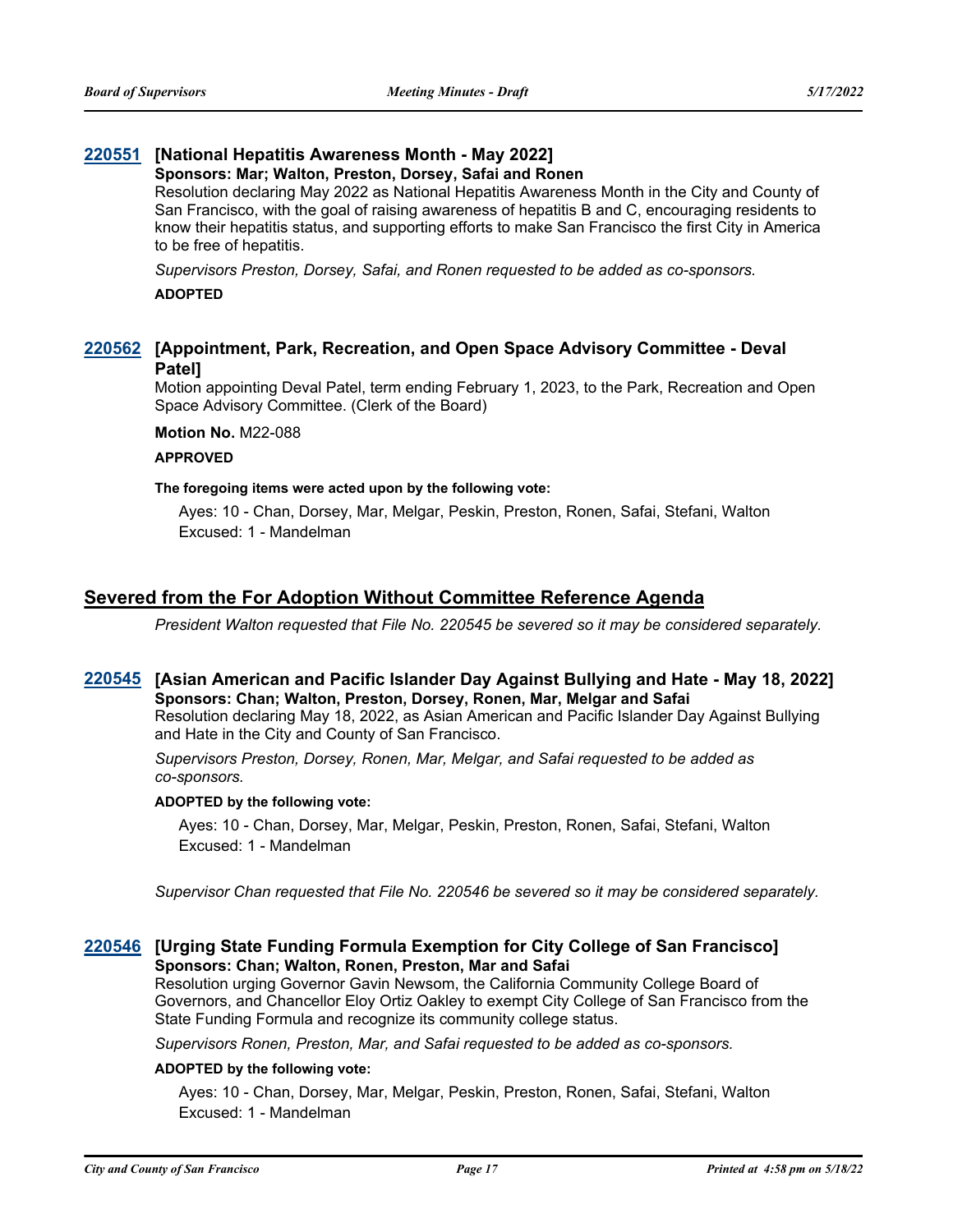*Supervisor Mar requested that File No. 220552 be severed so it may be considered separately.*

## **[Supporting Language Access for Crime Victims and a Victim Services Language [220552](http://sfgov.legistar.com/gateway.aspx?m=l&id=38744) Bank]**

## **Sponsors: Mar; Walton, Preston, Melgar, Safai and Ronen**

Resolution supporting strengthening of language access and support for victims of crime and the creation of a Victim Services Language Bank Pilot to support most crime and hate incident victims who do not go through the criminal justice system and require coordinated assistance from both community and city agencies.

*Supervisors Preston, Melgar, Safai, and Ronen requested to be added as co-sponsors.*

**Supervisor Mar, seconded by Supervisor Preston, moved that this Resolution be AMENDED, AN AMENDMENT OF THE WHOLE BEARING NEW TITLE, on Page 1, Lines 1 and 4, on Page 2, Lines 14, 18, and 20, and on Page 3, Line 2, by striking 'Pilot'. The motion carried by the following vote:**

Ayes: 10 - Chan, Dorsey, Mar, Melgar, Peskin, Preston, Ronen, Safai, Stefani, Walton Excused: 1 - Mandelman

Resolution supporting strengthening of language access and support for victims of crime and the creation of a Victim Services Language Bank to support most crime and hate incident victims who do not go through the criminal justice system and require coordinated assistance from both community and city agencies.

## **ADOPTED AS AMENDED by the following vote:**

Ayes: 10 - Chan, Dorsey, Mar, Melgar, Peskin, Preston, Ronen, Safai, Stefani, Walton Excused: 1 - Mandelman

# **IMPERATIVE AGENDA**

*There were no imperative agenda items.*

# **LEGISLATION INTRODUCED AT ROLL CALL**

## **Introduced by a Supervisor or the Mayor**

*Pursuant to Charter, Section 2.105, an Ordinance or Resolution may be introduced before the Board of Supervisors by a Member of the Board, a Committee of the Board, or the Mayor and shall be referred to and reported upon by an appropriate Committee of the Board.*

Legislation Introduced will appear on the Final Minutes for this meeting. Once the Legislation Introduced is approved, it will be available o[n http://www.sfbos.org/legislation\\_introduced.](http://www.sfbos.org/legislation_introduced)